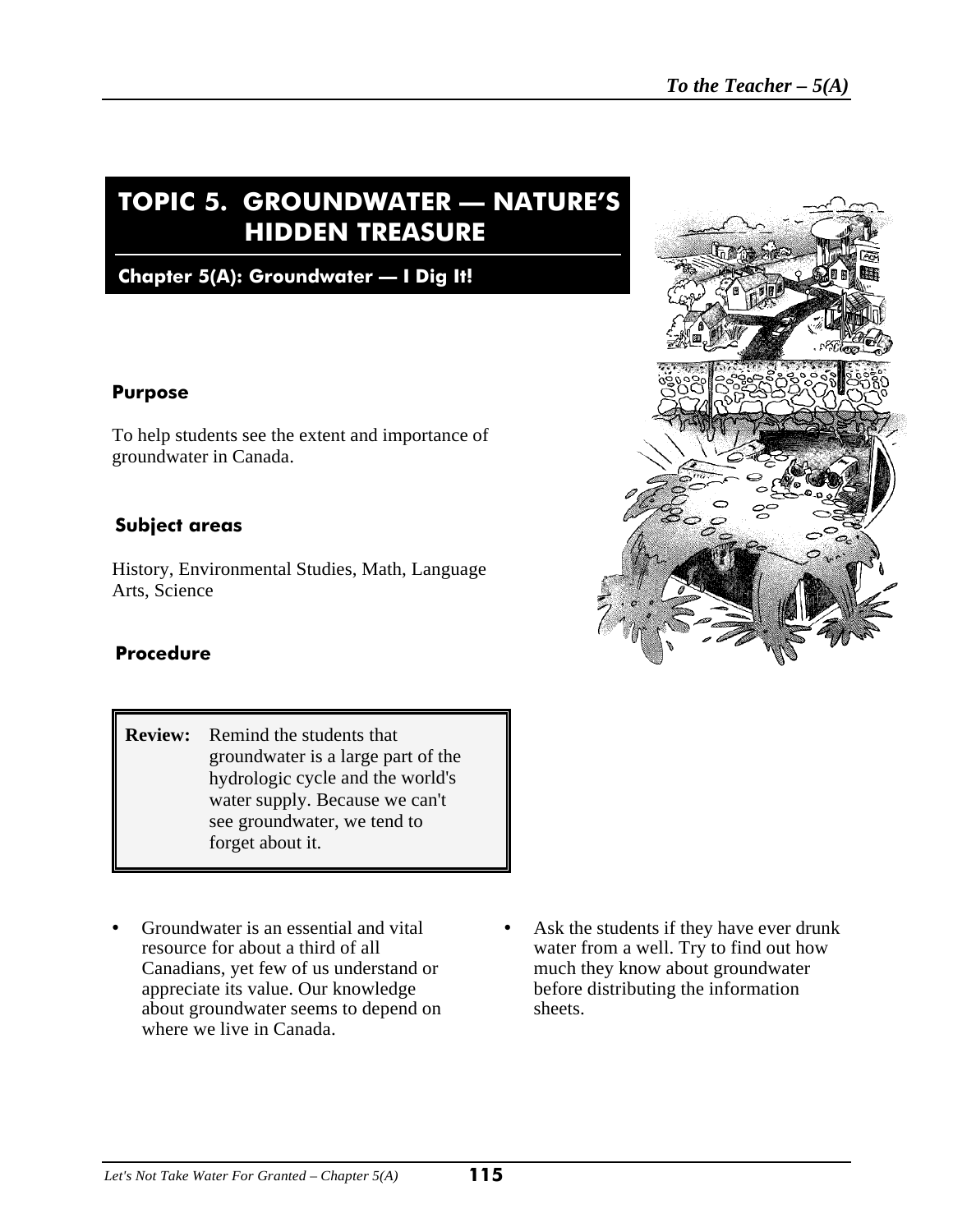# **Vocabulary**

### **References**

- Freshwater Series A-5: "Groundwater Nature's Hidden Treasure"
- *A Primer on Fresh Water*: "Water Underground"

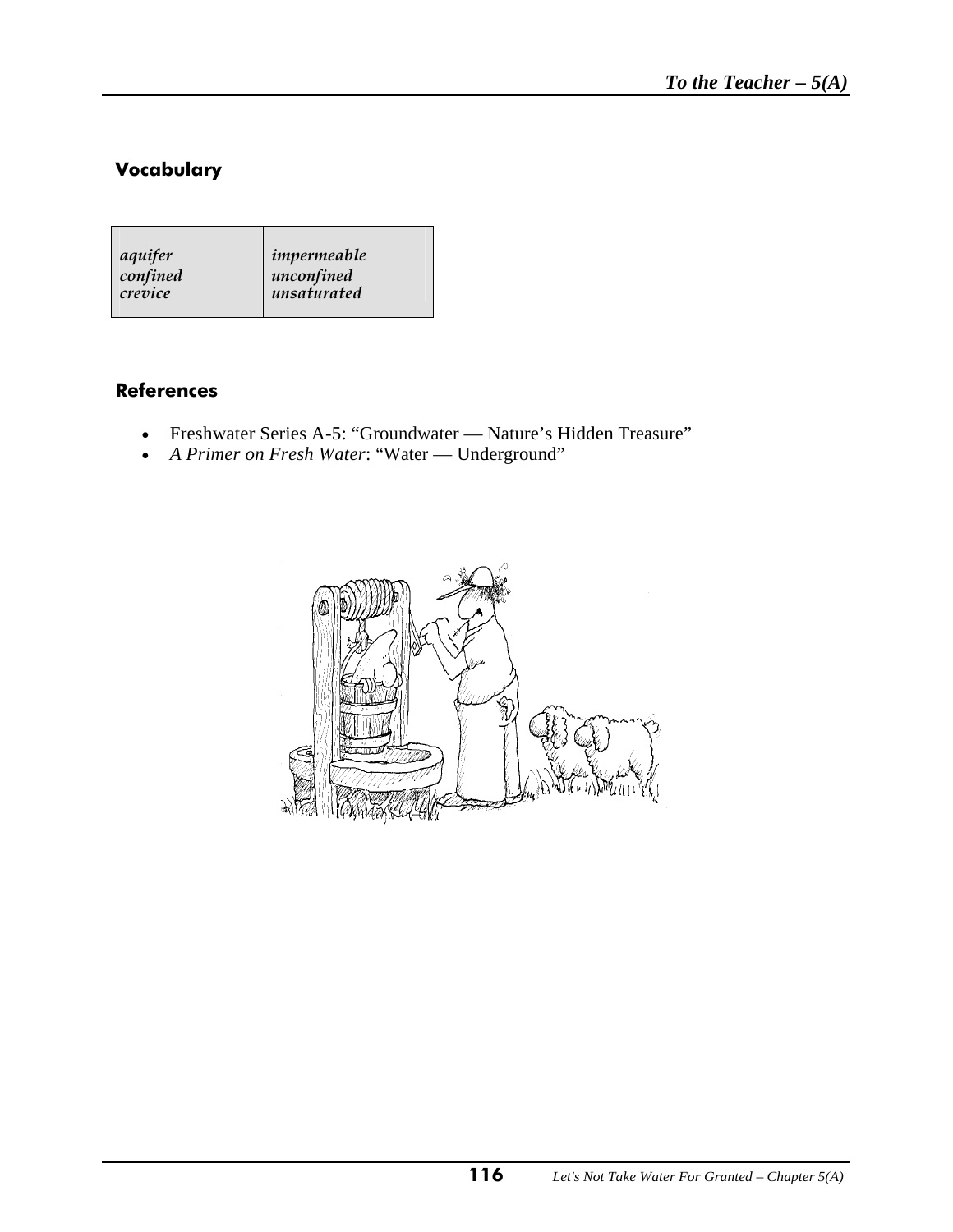# **TOPIC 5. GROUNDWATER — NATURE'S HIDDEN TREASURE**

**Chapter 5(A): Groundwater — I Dig It!**

Picture the postcard view of Canada. What do you see? Sparkling blue lakes, long meandering rivers, and glistening white glaciers. Groundwater, which exists everywhere under the surface of the land, is not part of this picture. And because it is "hidden" from view, we tend not to think of it too much,



instead we concentrate on the quality of our beautiful lakes and rivers. The question is, should we be concerned about groundwater quality since there is so much of it and since it is protected by ground cover? What do you think?

### **What's going on down there?**

About one third of all the fresh water in the world is found underground! Just think, that's twice as much as we can see on the surface. Look at the diagram "Groundwater and the world's freshwater supply" to get an idea of the amounts.



#### **Groundwater and the world's freshwater supply**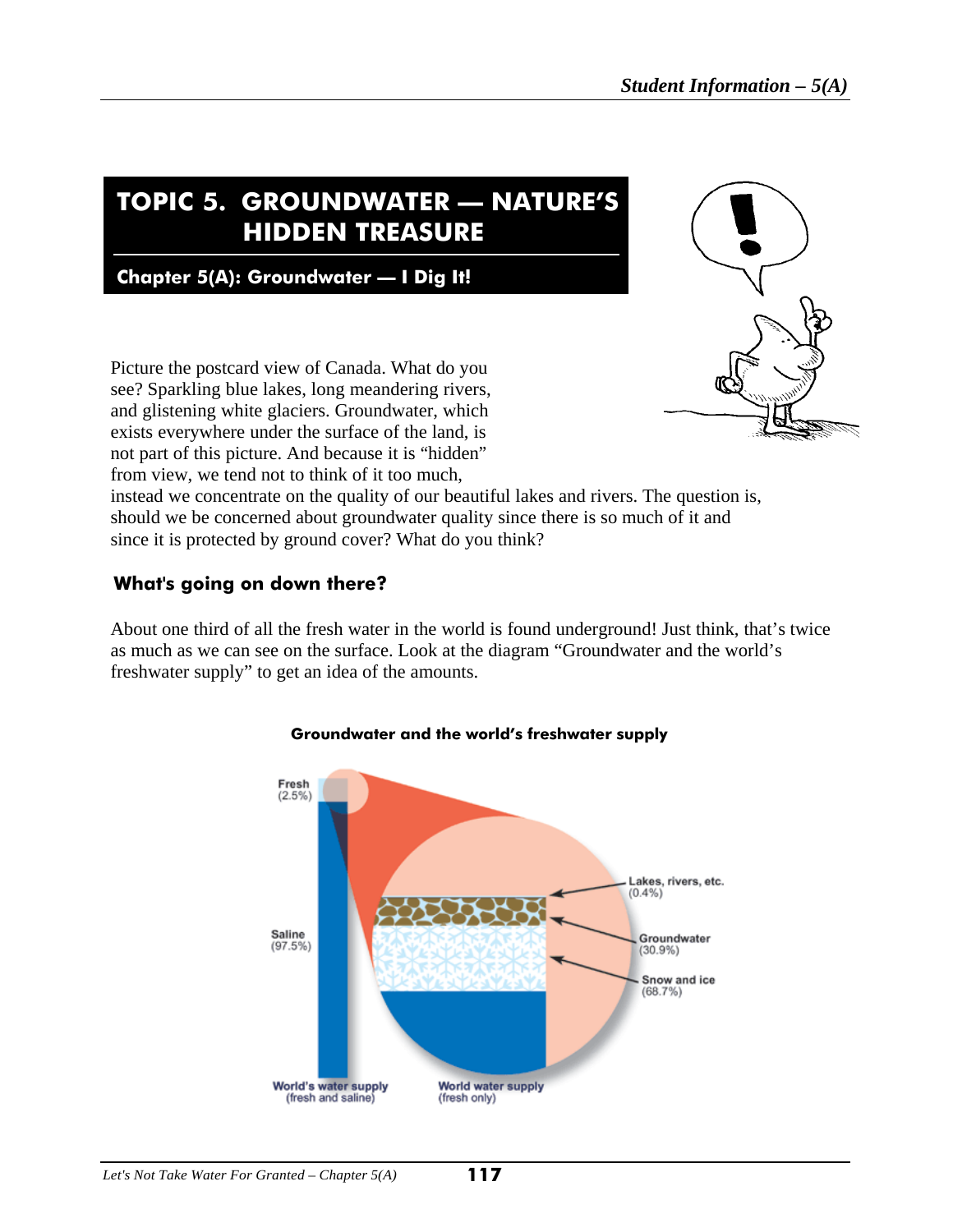Over one quarter (30.3%) of Canadians rely on groundwater for all their daily needs. If you look at the diagram of Canada below you can see which areas depend entirely on groundwater and which regions hardly use it.



### **Water witches??**

Your Current Events class this afternoon has set off a special spark of interest in you. As you thumb through the newspaper looking for headlines of noteworthy events in the world, your eyes light on the following:



### **Water Witch Will Find Water For You**

Using the latest "divining rod," this water witch will point out the best place to dig a well on your property!

Come on now, water witch? Divining rod? Pointing to water in the ground? Sounds like one of these headlines you read at the grocery checkout.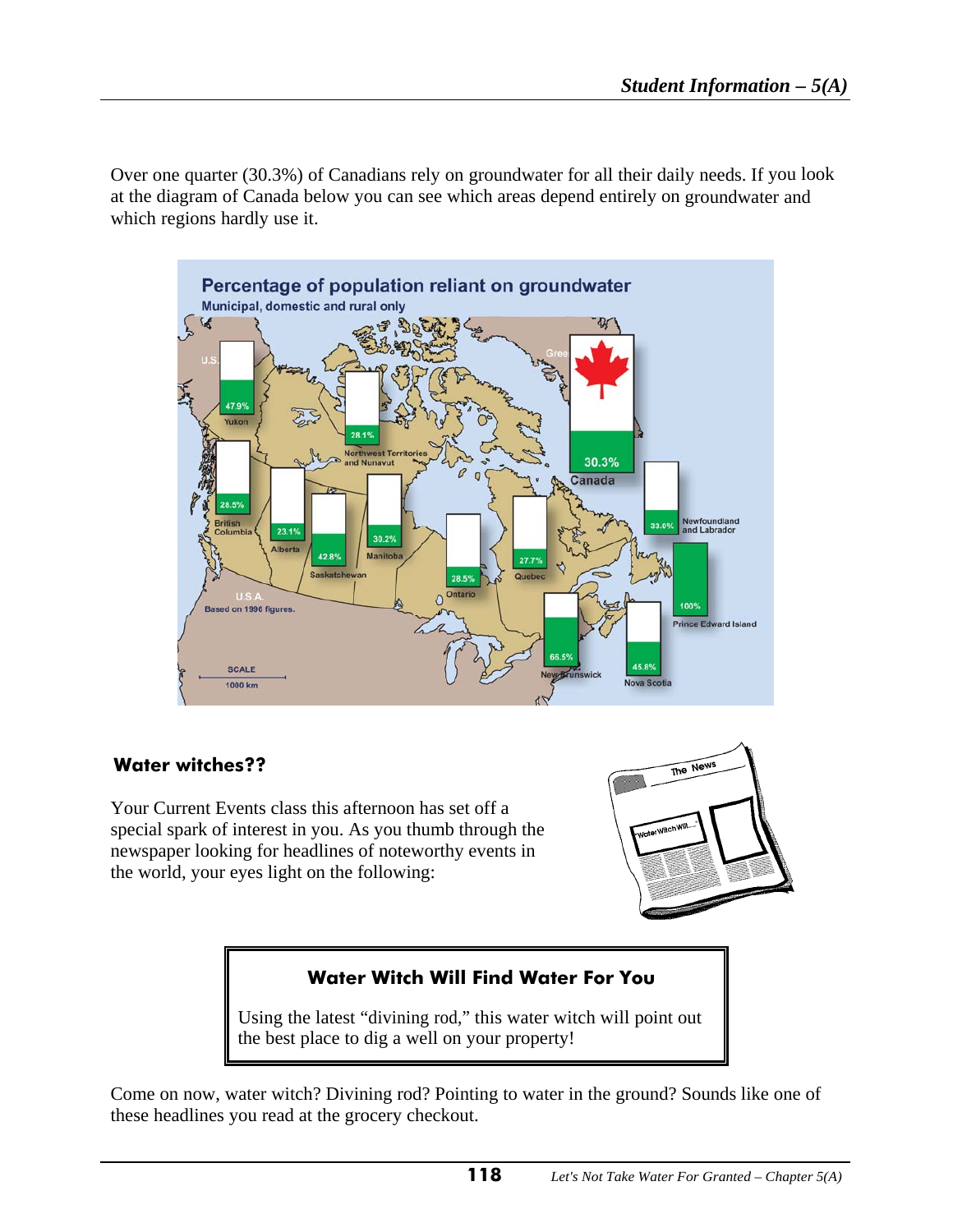Believe it or not, many people will not start to dig a well until they have called in a water witch, or diviner, to locate the spot where they are likely to find water. A water witch will use a steel divining rod or a forked stick (or even a clothes hanger!) and walk back and forth over the property. When the rod twitches or vibrates over a certain spot, this means there is groundwater below. Fact or fiction? Check it out with older people in your area. You may be surprised by some of the stories you hear.

Whether water witches can locate the best spot to dig for groundwater or not, the fact is that there is lots of groundwater beneath us. Even under deserts!

### **Did You Know?**

Groundwater provides nearly all the water used to raise livestock in Canada.

#### **Groundwater flow**

We know that groundwater moves underneath the soil because it is part of the hydrologic cycle, but just how fast does it flow?

Groundwater flows through the soil at different rates: it may move quickly, depending on the kind of soil it is in, but fast flow is unlikely; it can move as slowly as 10 centimetres a day and travel only 1 to 2 kilometres a year; or, one water molecule can be in the ground thousands of years before being discharged.

When you think of groundwater flowing you should know that it does not flow as our rivers above ground do, nor does it collect in underground lakes.

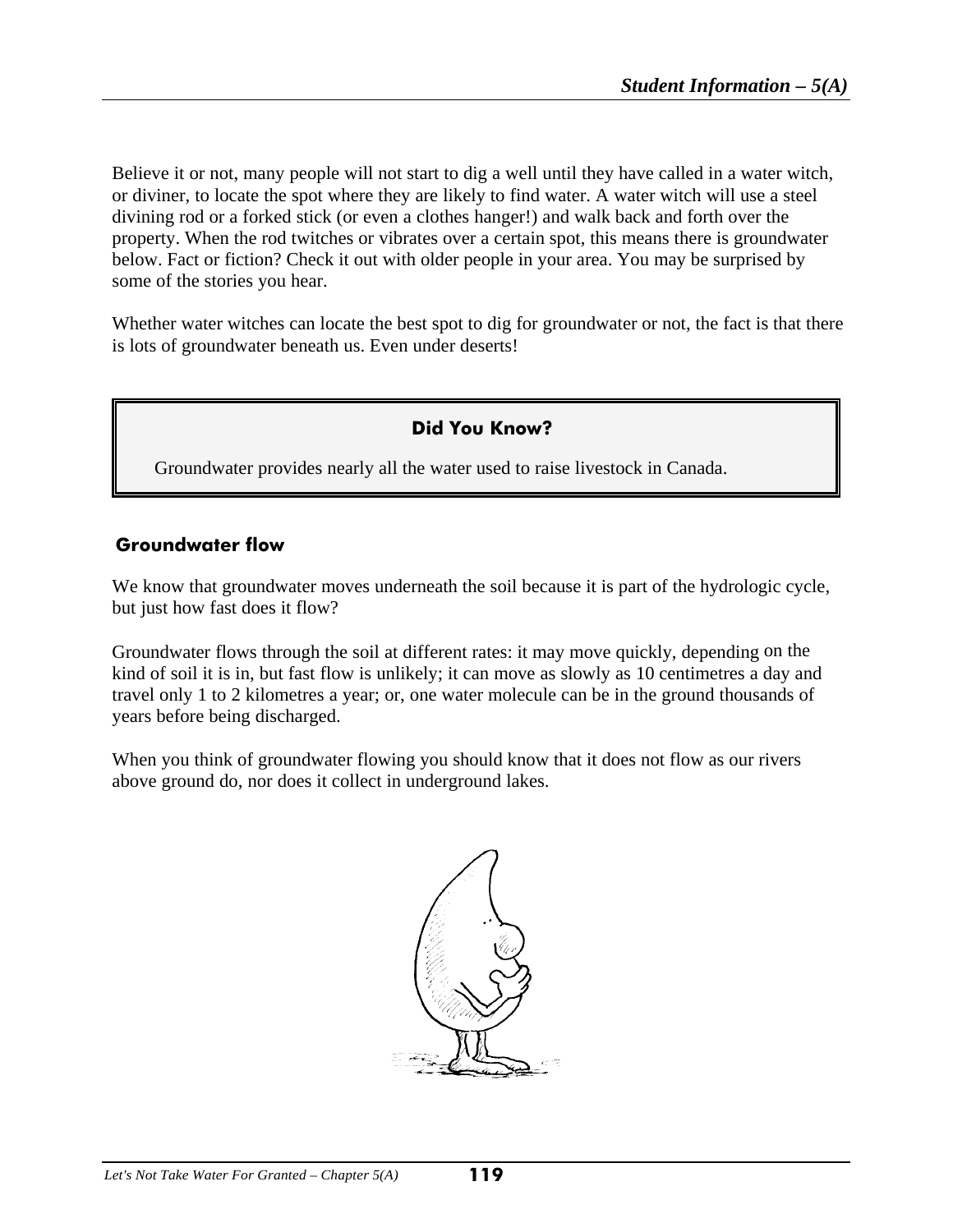Rather, it is found almost everywhere underground — in the spaces between particles of rock and soil, or in **crevices** and cracks in rock — as you can see in the following diagram.



Where groundwater can be found. It fills the spaces between sand grains, in rock crevices, and in limestone openings.

Look at the diagram "Groundwater flow." In it you can see the **unsaturated** zone, where the spaces in the rock and soil contain air as well as water; and the saturated zone, where the water is called groundwater and it is always on the move.



# **Groundwater flow**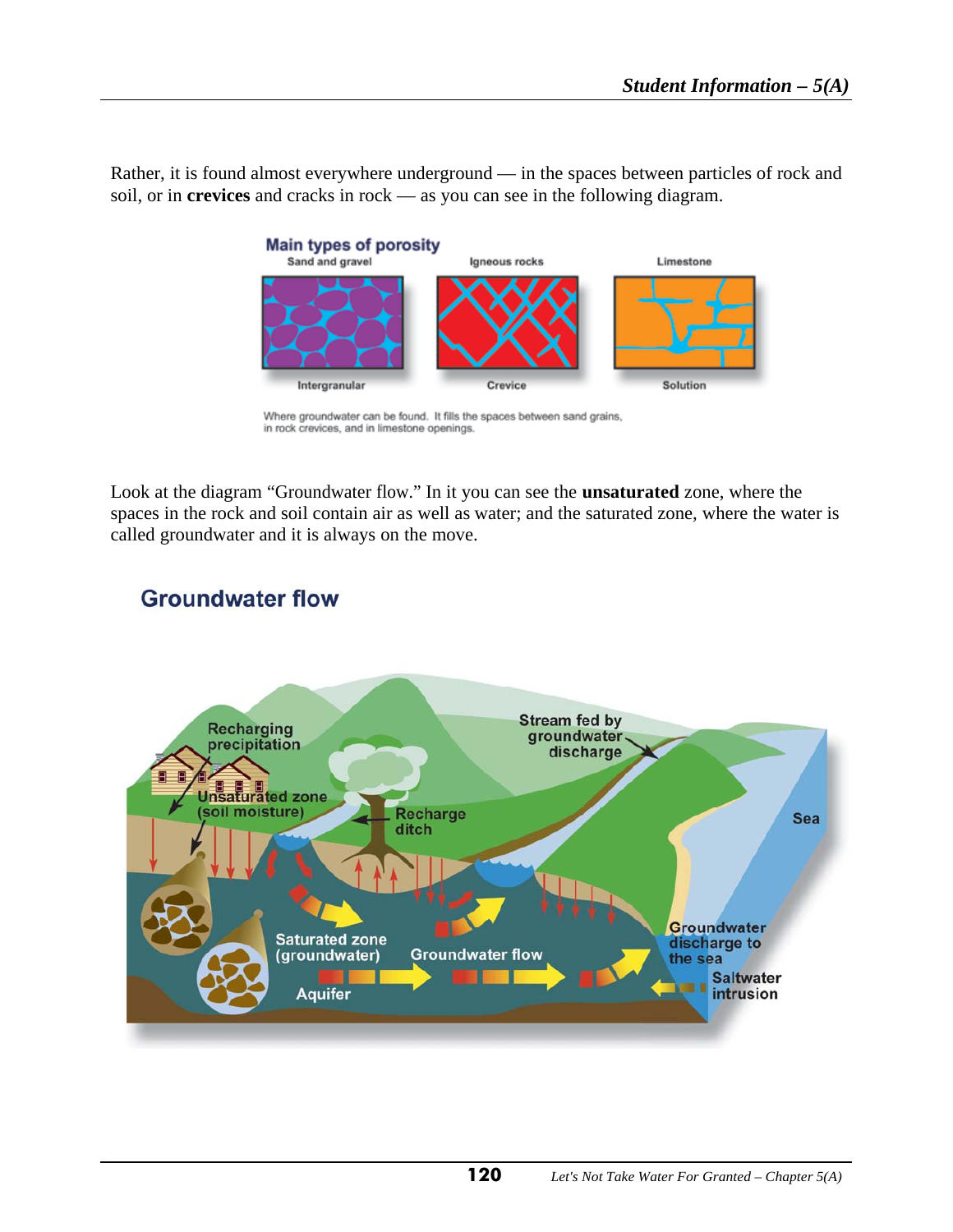**Remember:** Although groundwater may move very slowly through the system, it is a very important part of the hydrologic cycle. Eventually it finds its way back to the lakes, rivers, and oceans.

## **Aquifers**

The underground areas of soil or rock where quantities of water are found are called **aquifers**. These aquifers are the sources of wells and springs.

Look at the diagram "Aquifers and wells" and see if you can tell the difference between **confined**  and **unconfined** aquifers.

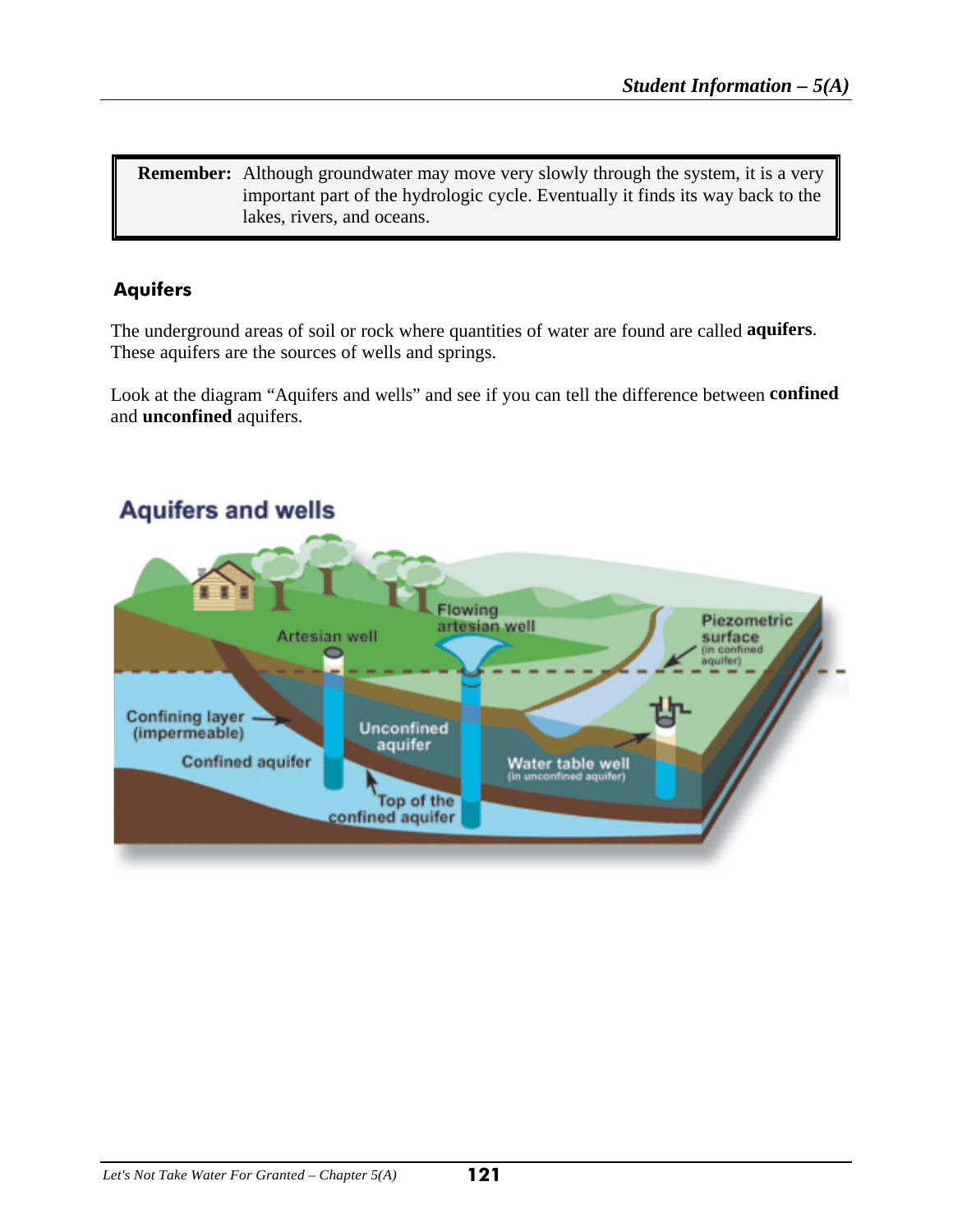### **Did You Know?**

Water can be hard or soft. Groundwater tends to be harder than surface water because it has been filtered through soil and rock, picking up some minerals from the process. Which do you think would make it easier to work up a good lather in the shower or bath — hard or soft water?

#### **What is a water table?**

That's what we call the top or surface of the groundwater supply. Water progresses slowly down through the sand and gravel until it comes to **impermeable** rock where it can't go any further down because the rock is watertight. Above this rock is the groundwater supply or the saturated zone, and the top part of that supply is the water table.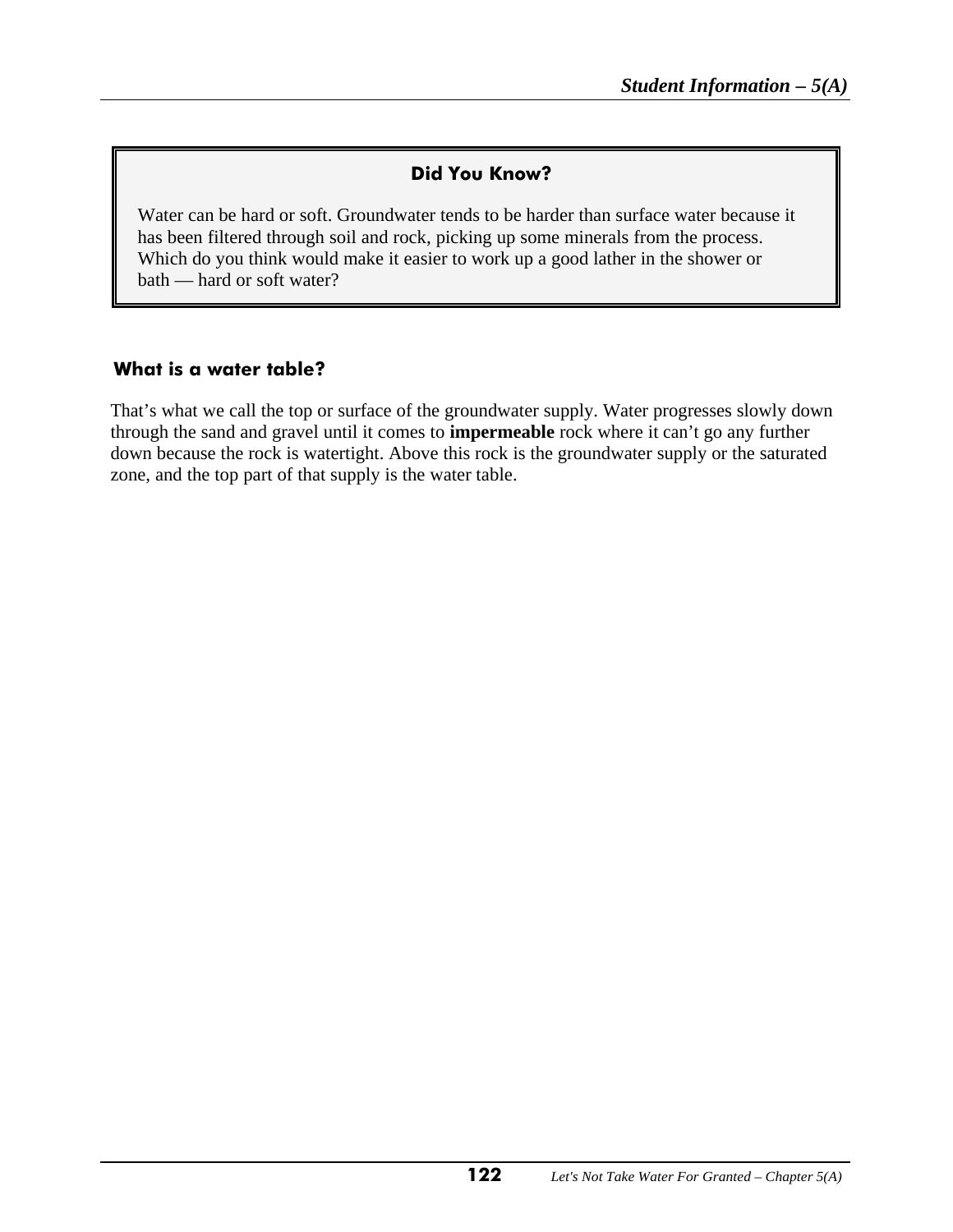# **TOPIC 5. GROUNDWATER — NATURE'S HIDDEN TREASURE**

**Chapter 5(A): Groundwater — I Dig It!**



# **Activity 1 — Math and Research**

Check back to the diagram "Percentage of population reliant on groundwater."

- Show these percentages on a from each province rely on bar graph. groundwater supplies.
- Research: Find out how many <br>persons per household, how persons per household, how persons per household, how persons per household. and territory? Based groundwater? on the percentages of calculate how many people based on your research.

- people live in Canada. How persons per household, how many people live in each persons per households rely on province many households rely on province
- groundwater users provided,  $\bullet$  Make up five math problems

**Research:** Why do so few people in the Northwest Territories use groundwater? Why is this so different from the Yukon? Why does everyone in Prince Edward Island use groundwater?

Explain the use of groundwater in your own province or territory. Do you have lots of other sources of supply?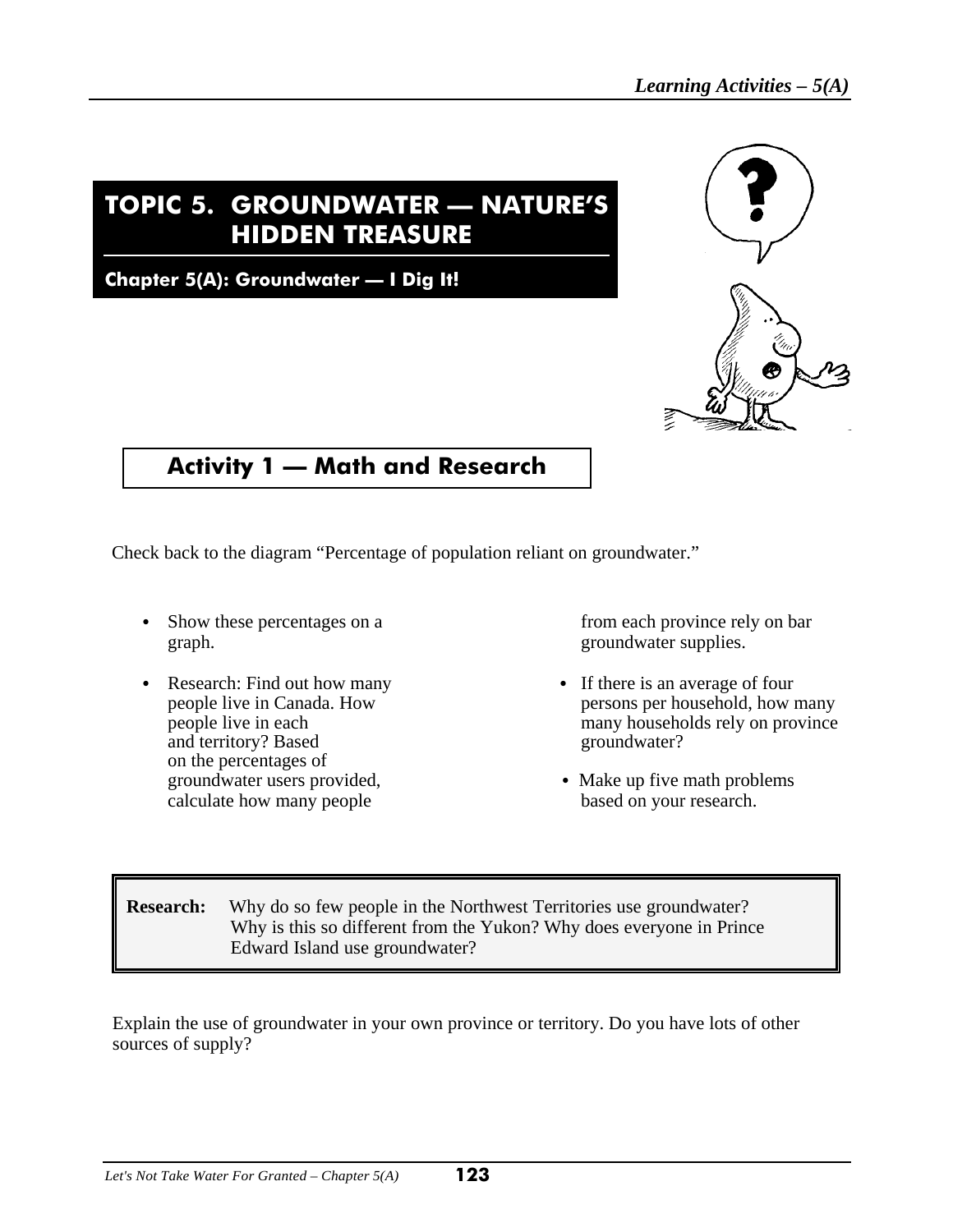# **Activity 2 — Local Research**

#### **Which witch is the water witch?**

As mentioned earlier, it or if your parents and Interview people from the might be interesting to grandparents have come community. Ask them<br>find out if people in your from a rural area. About water witches on find out if people in your from a rural area. about water witches, or area have ever used a control of the control of the diviners, and find out if "witches," or "diviners," to You may find out other they have heard about locate good places to dig beliefs or superstitions them. Come back and wells — especially if you which have some truth in report to the class what live in a rural area, them. The set of them. We have learned.

If you can find someone to give you instructions, try your own hand at being a water witch.

# **Activity 3 — Science**

Groundwater occurs in the tiny spaces between soil particles (silt, sand, and gravel) or in cracks in bedrock, much like a sponge holds water. The underground areas of soil or rock where abundant quantities of water are found are called "aquifers," and this is where we find the sources of wells and springs which provide water for 30% of Canadians.

- 1. Demonstrate how much water can be held between grains of sand:
	- Fill a container with sand and gradually pour in water. You will be surprised at the amount of water a "full" container can hold.
- 2. Test to find out which soil is the most absorbent: sand, gravel, potting soil, or clay.This will also show you which soil is easier for water to travel through quickly. (Just for review, *absorbent* means that something will hold water.)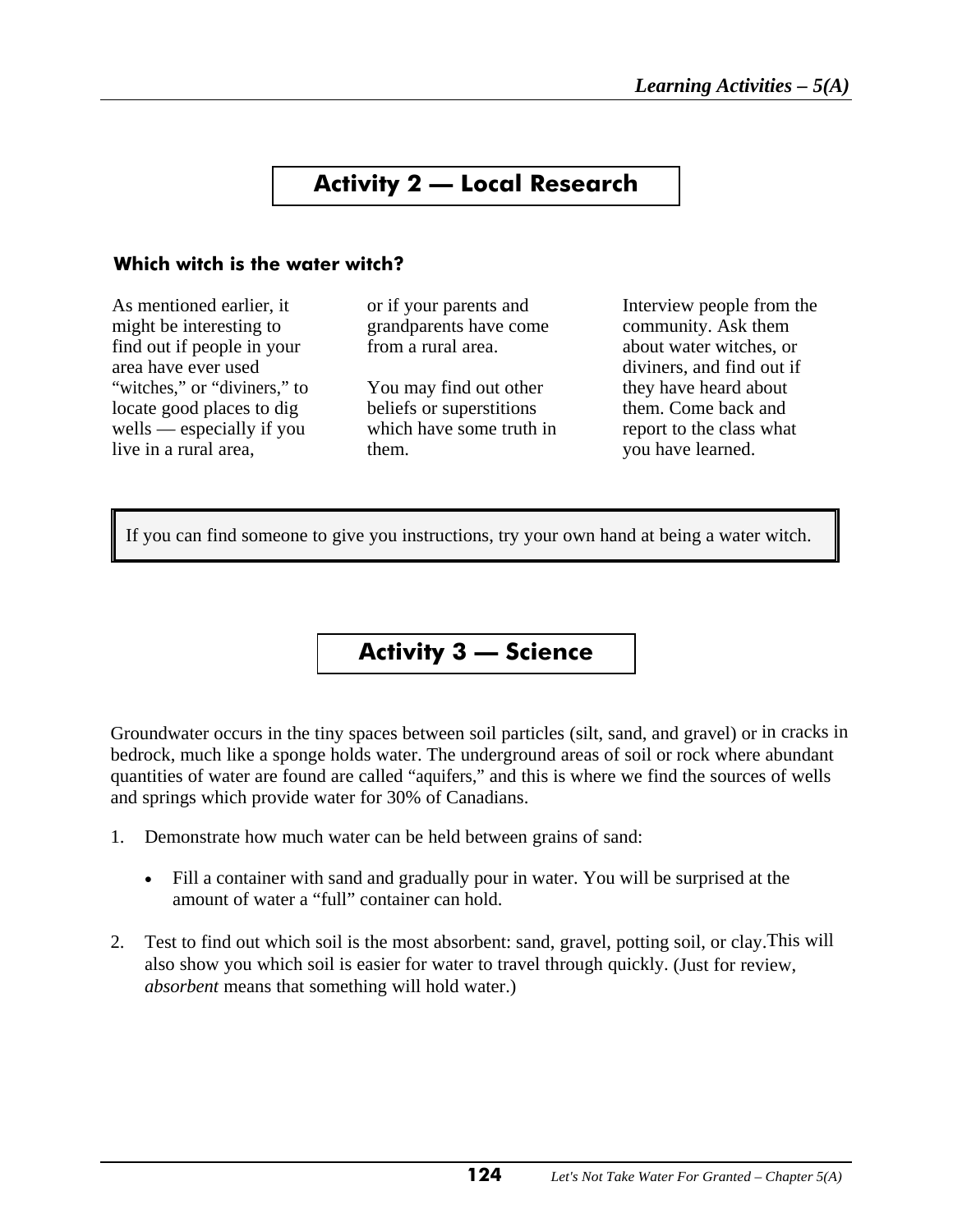mL three more times and repeat. the same step with the clay, the

• Show the results on a bar graph.

What you will need:

- 4 beakers the same size (or you can use funnels with cloth covering the hole)
- 1 beaker to hold 500 mL of water
- four kinds of soil: sand, gravel, clay, potting soil
- water

What to do:

- Fill each of your beakers three C Top up the water beaker to 500 quarters full with sand.
- Put 500 mL water in the water- gravel, and the potting soil. beaker.
- Pour water into the sand until the soil is saturated. Record the exact amount of water the sand absorbed.

Which type of soil is the most absorbent?

- Do you think the results will be the same each time you do the experiment?
- Report your findings. Write a sentence for each of the different kinds of soil. Find out what kinds of soil can be found in the area where you live.



Look at the diagram "Aquifers and wells." Explain the difference between confined and unconfined aquifers. What is an artesian well?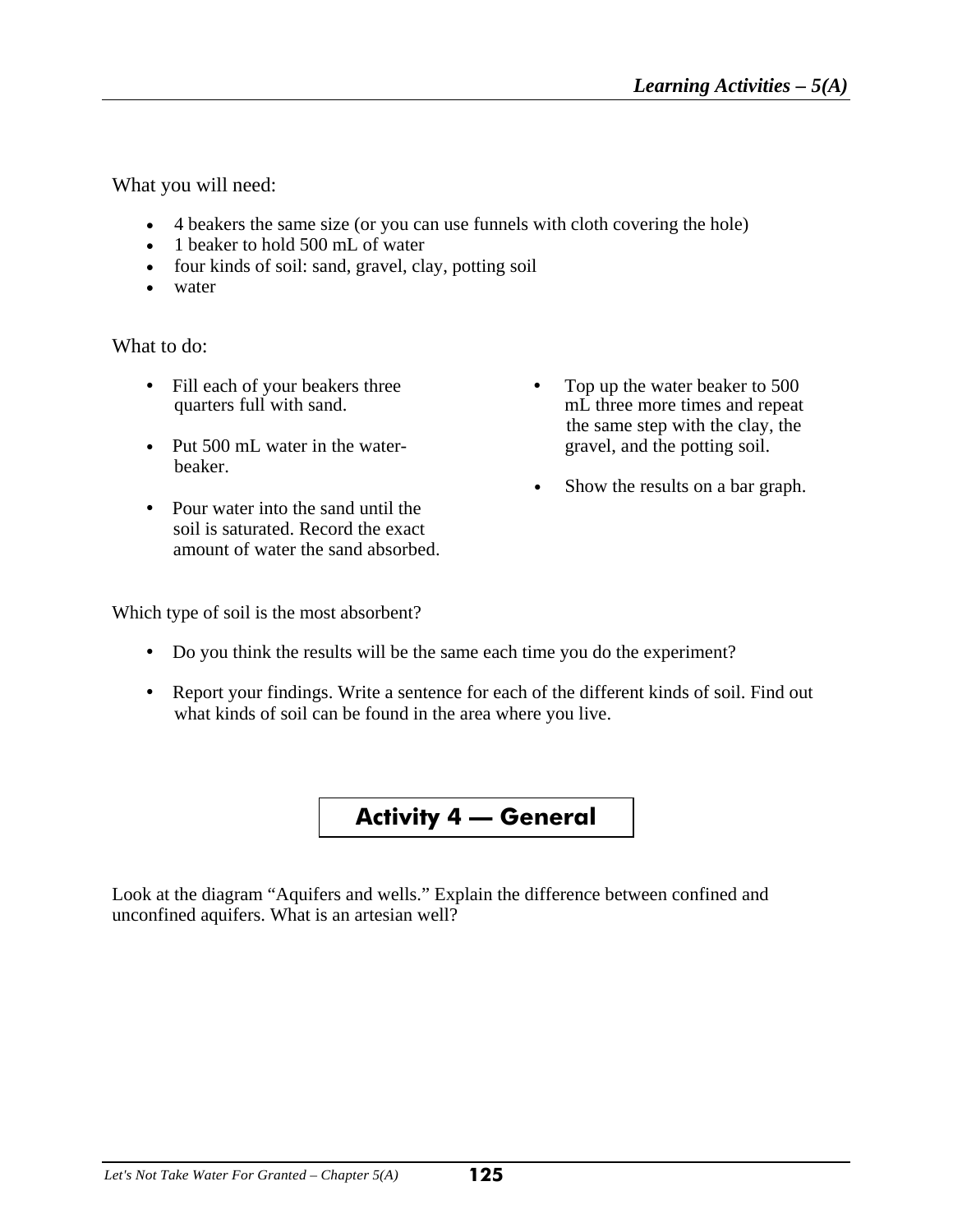# **Activity 5 — Historical Review**

You have just met a very befuddled water molecule who has recently been discharged from an underground source. The water molecule is having trouble understanding all the changes that have occurred in Canada during the past 300 years.

• Your assignment is to review what the water molecule has missed. Explain the changes and events clearly so that they can be easily understood.



- Brainstorm together. What areas need to be covered in your review? For example:
	- people come from? ways? Roads? Water
	- What historical events have pipes, toilets, dishwashers? happened in 300 years. Make a
	- What has happened in science? water treatment plants Technology?
	- $\triangleright$  What are recreational uses of water?
	- $\blacktriangleright$  What about living accommodations? Cities?

• Who lives in Canada? Where Transportation? Boats? Water did contraptions like taps, showers,

- $\blacktriangleright$  Explain new sources of water pollution and the need for
- Identify other areas that need to be explained.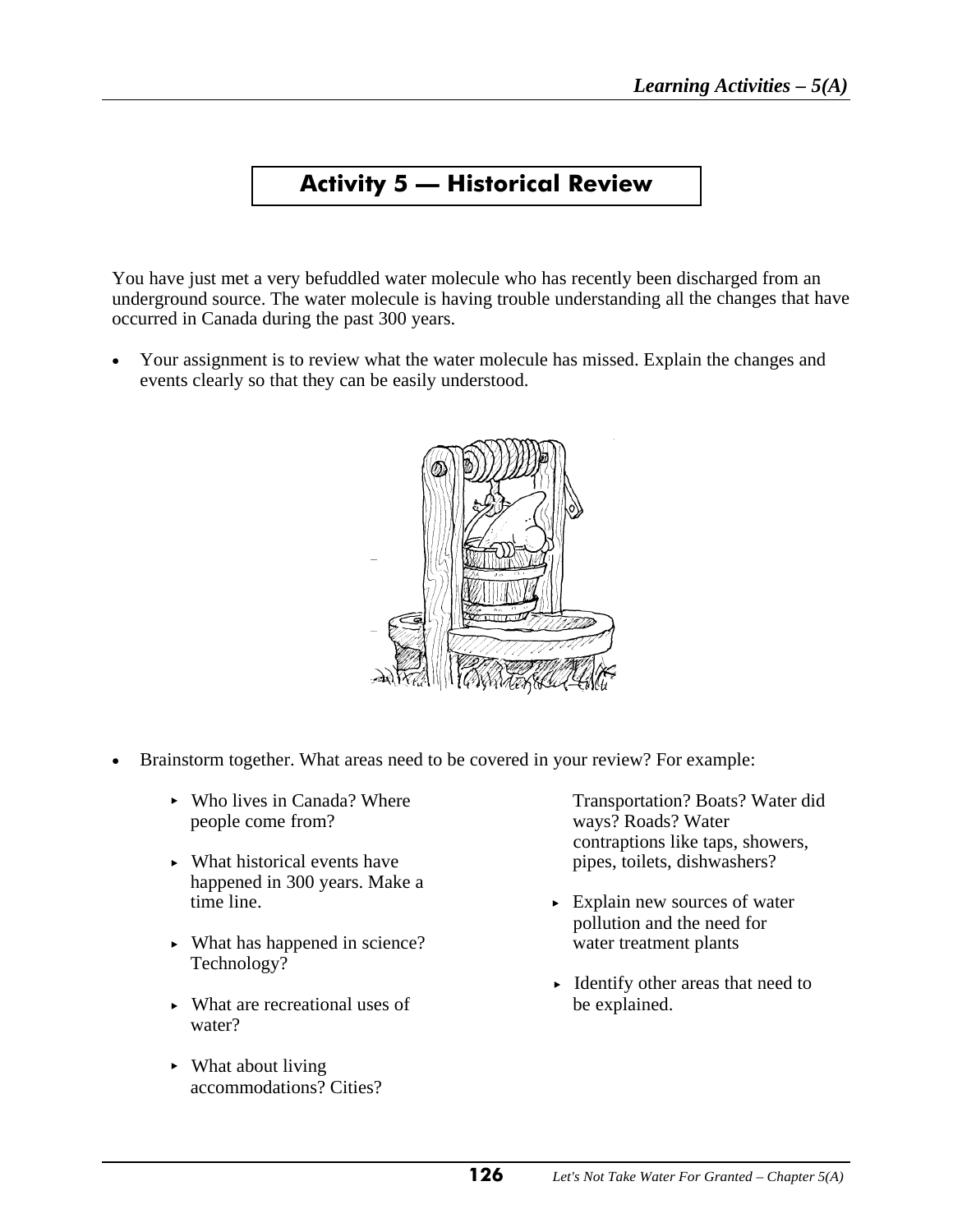# **Activity 6 — Environmental Studies**

Contact your local Department of Health to find out the regulations controlling the drilling of water wells in your area. Write a report, create a chart, or make a presentation to the class.

# **Activity 7 — Research**

Do you know what a "sink hole" is? If you lived in parts of the United States like Texas or Florida, you might be familiar with one. Sink holes occur where there is not enough water on the surface to support the people who live there, so they keep pumping up the underground supply. Unfortunately, the underground supply only contains so much water; the groundwater supply is depleted (or mined) and the ground sinks.

Find out more about sink holes. Have there been any around where you live? Explain. What can be done to prevent sink holes?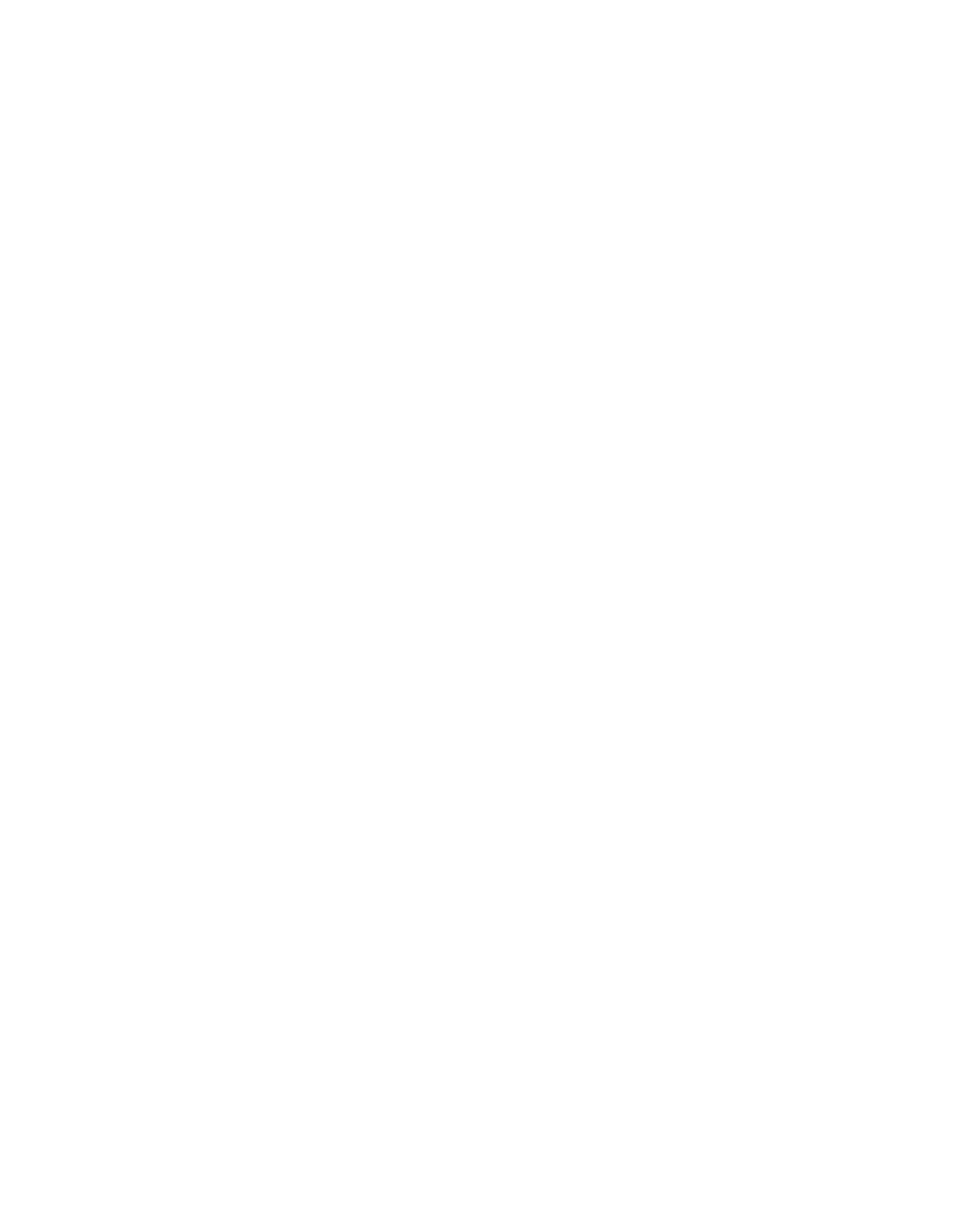# **TOPIC 5. GROUNDWATER — NATURE'S HIDDEN TREASURE**

### **Chapter 5(B): Groundwater — Why We Should Be Concerned**

#### **Purpose**

To help students grow aware of how we threaten our supply of groundwater and to consider ways we can lessen the stress on this resource.

#### **Subject areas**

Science, Environmental Studies, Art

#### **Procedure**

1. Review groundwater with the students. Point out that it's easy to believe our groundwater supply is safe from the pollution which affects surface water, but this is not the case. Just because we can't see groundwater, doesn't mean we aren't affecting its quality.



- We need to take precautions to protect groundwater because there are many threats to its purity — some of these threats are from people and some from natural causes.
- 2. Brainstorm with the students for possible threats to the groundwater supply. Ask how their own households contribute. Depending on where they live, some of the following topics may be discussed:
	- leaky sewer lines **C** landfills
	-
	- leaky oil tanks or areas
	- spills/leaks from preserving industrial chemicals wood



- 
- septic systems **C** mill tailings in mining
	-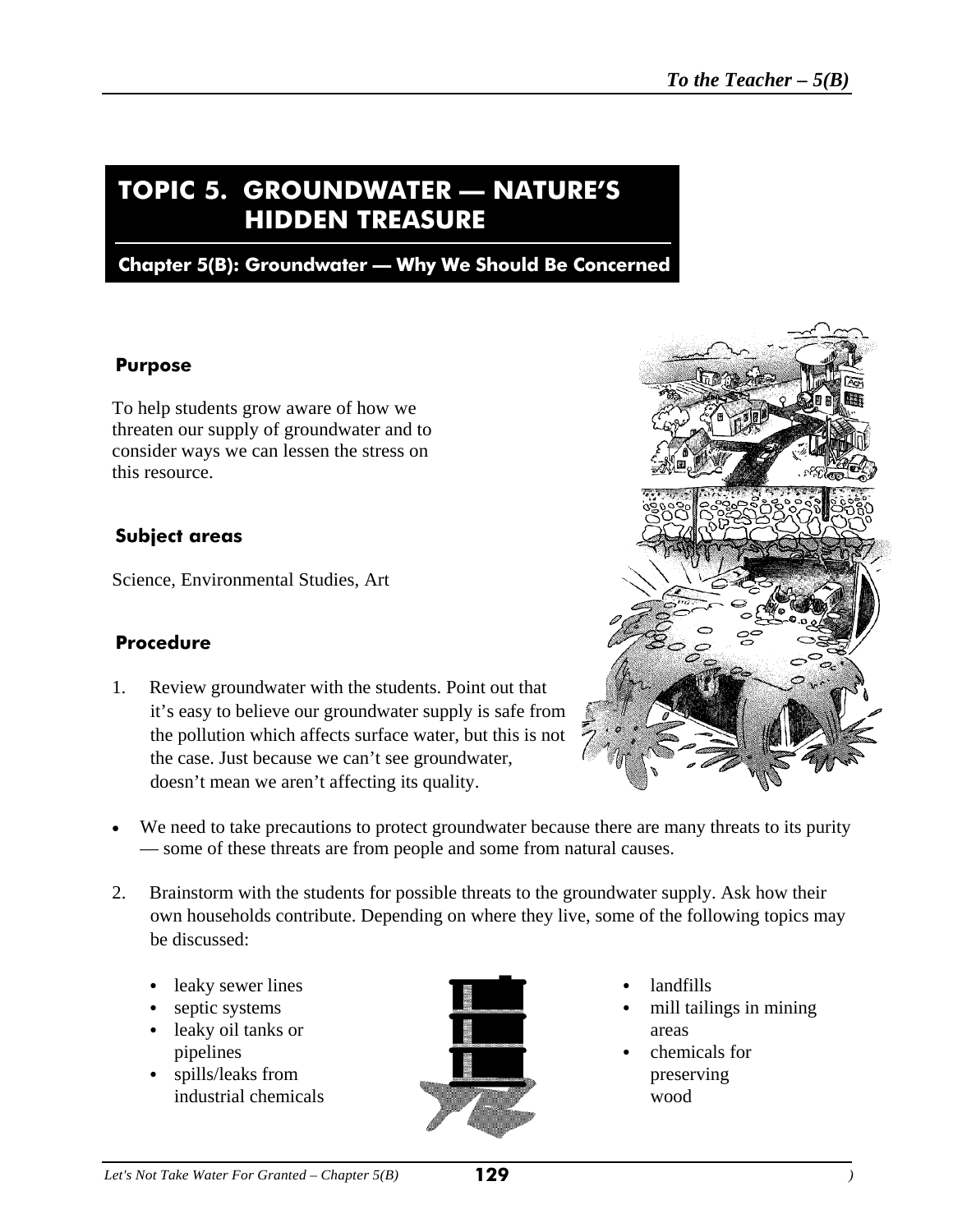Understanding the quality of groundwater and how it becomes polluted is important because:

- it is difficult to identify the sources of groundwater pollution and when we do find pollution, it is difficult to clean up. Why? It is not easily accessible and it travels slowly
- it is easier to prevent pollution than to clean it up
- we need to understand that what we do now will help ensure that our children and grandchildren will not have a problem.
- 3. Discuss "orphan" wells. There are thousands of these across Canada where the wells have run dry and they have been left open — to become a source of contamination.

### **Vocabulary**

| Anthropogenic | Potable             |
|---------------|---------------------|
| corroded      | saltwater intrusion |

### **References**

- Freshwater Series A-5: "Groundwater Nature's Hidden Treasure"
- *A Primer on Fresh Water*: "Water Underground"

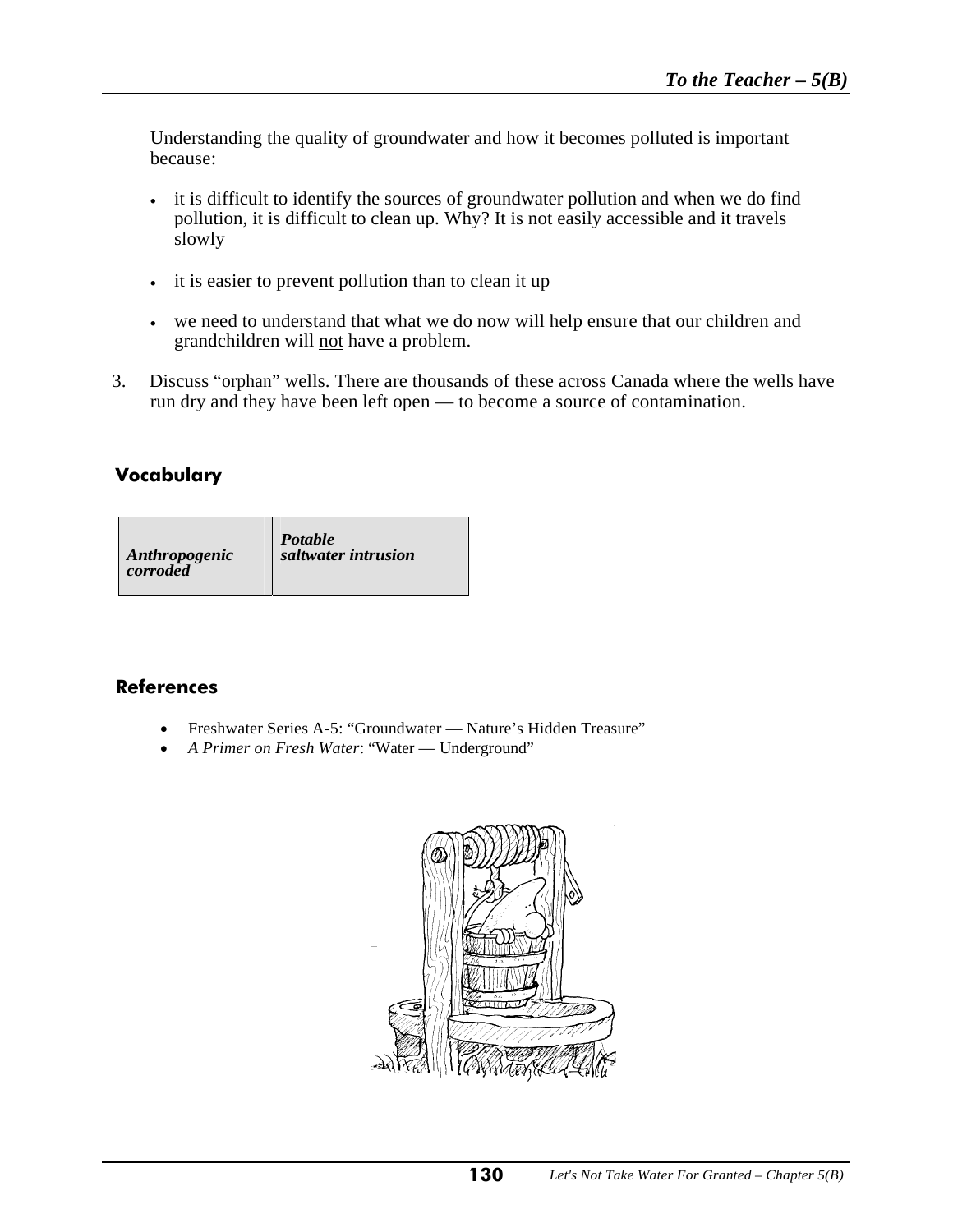# **TOPIC 5. GROUNDWATER — NATURE'S HIDDEN TREASURE**

**Chapter 5(B): Groundwater — Why We Should Be Concerned**



### **There's so much groundwater, why worry?**

Suppose you are researching groundwater pollution and you come across this sentence: "Groundwater becomes contaminated when anthropogenic substances find their way to the groundwater zone." Huh? What in the world does that mean? It helps when you know that "anthropogenic" means "people-created." The question is, what are the people-created substances that contaminate groundwater?

Read the following story about a small town in Ontario, which could just as easily be a community anywhere.

anthropogenic source. The old dry-cleaning plant. polluted water in some of their households is so bad that they

Residents of Manotick, a town near have been told not to shower with the Ottawa, can tell you about a water, let alone drink it. What is the groundwater supply that has been source? Some people are speculating polluted by toxic chemicals from an that the chemicals are coming from an

### **Did You Know?**

Leaks of petroleum products have been increasing over the past two decades because underground steel tanks installed in the 1950s and 1960s have become **corroded**. This causes about half of them to leak by the time they are 15 years old. Often you will see your local garage closed for repairs as old tanks are dug up and replaced with newer fibreglass ones.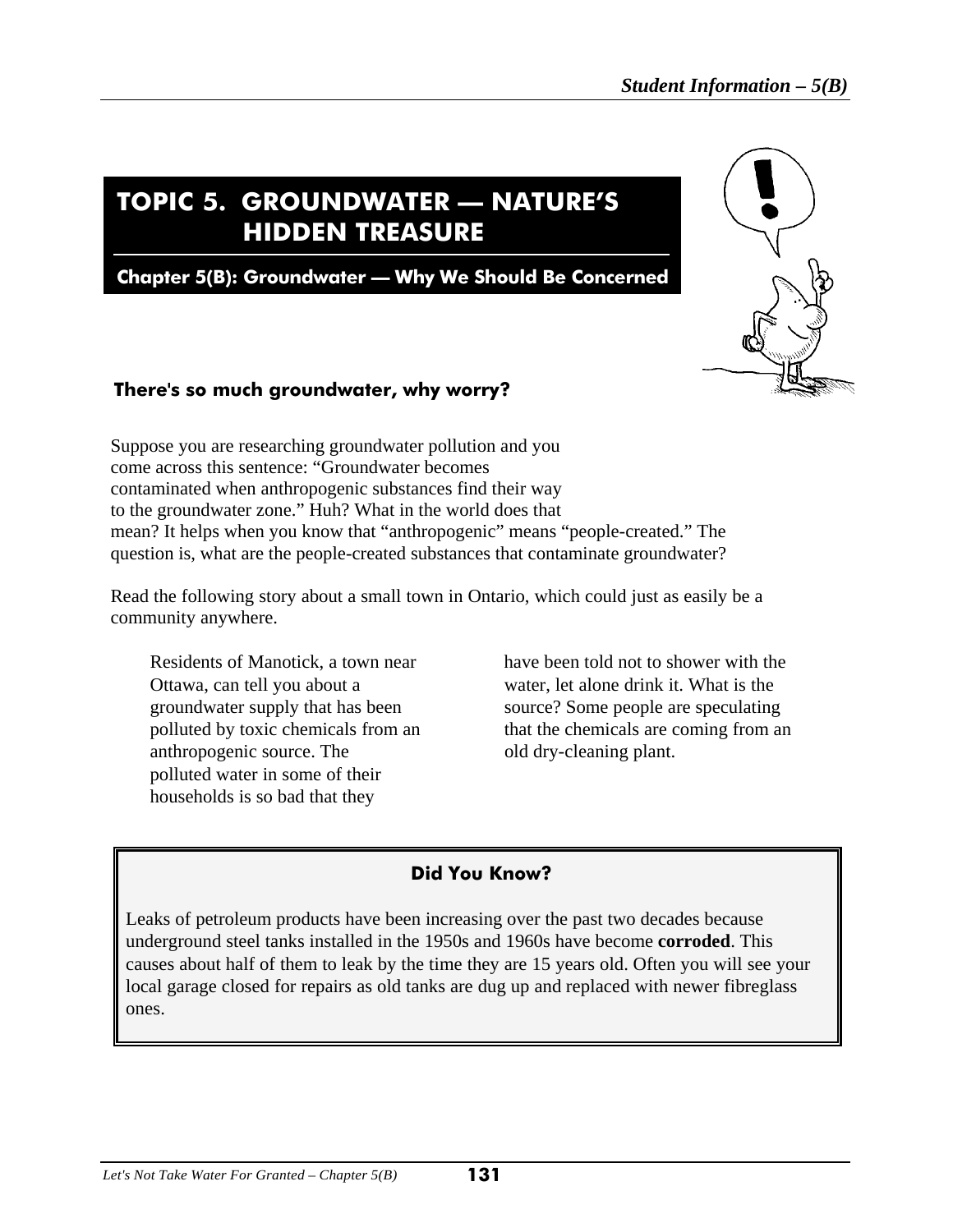#### **How we contaminate groundwater**

Ι

Other sources of groundwater contamination include leaky septic systems, landfills, industrial wastes, livestock wastes, mill tailings in mining areas, sludge disposal, graveyards, runoff of salt and other chemicals on roadways, coal tar, pesticides/fertilizers, and atmospheric fallout found in rain and snow.

### **Groundwater pollution from natural causes**



Don't think that people are the only causes of groundwater contamination. Nature adds contaminants too. Some of these are too much iron, manganese, and arsenic; uraninium in

bedrock; and **saltwater intrusion**, which occurs when seawater seeps into groundwater near coastal areas.

### **The good news and the not-so-good news**

The good news is that groundwater is The news media often come up with generally safer than surface water for stories about underground pollution drinking because soil and rocks provide which may have started years ago — it's natural processes that filter and purify very hard to trace the cause of some the water. The bad news is that these pollution (ask the people from processes don't work when anthropogenic Manotick, Ontario). And even if the substances reach the water supply. Other polluter is identified, the business may bad news is that since groundwater have closed long ago, so we can't get the moves so slowly, once it becomes guilty party to pay. Guess who ends up contaminated, the pollutants take a paying? very long time to leave the system.

### **Cause for concern**

So, the message is — we should be concerned about our groundwater supply. Consider the following:

- The health of a million or more **Company** Since 1979, over 500 wells in Canadians may be affected by New Brunswick have been drinking contaminated well contaminated by leaking water. **petroleum** tanks.
- It is often impossible to restore Organic herbicides sprayed **potable** quality because it is difficult to reach and it moves so slowly through the soil.
- - polluted groundwater to along transmission corridors for power lines have contaminated bedrock wells in Quebec.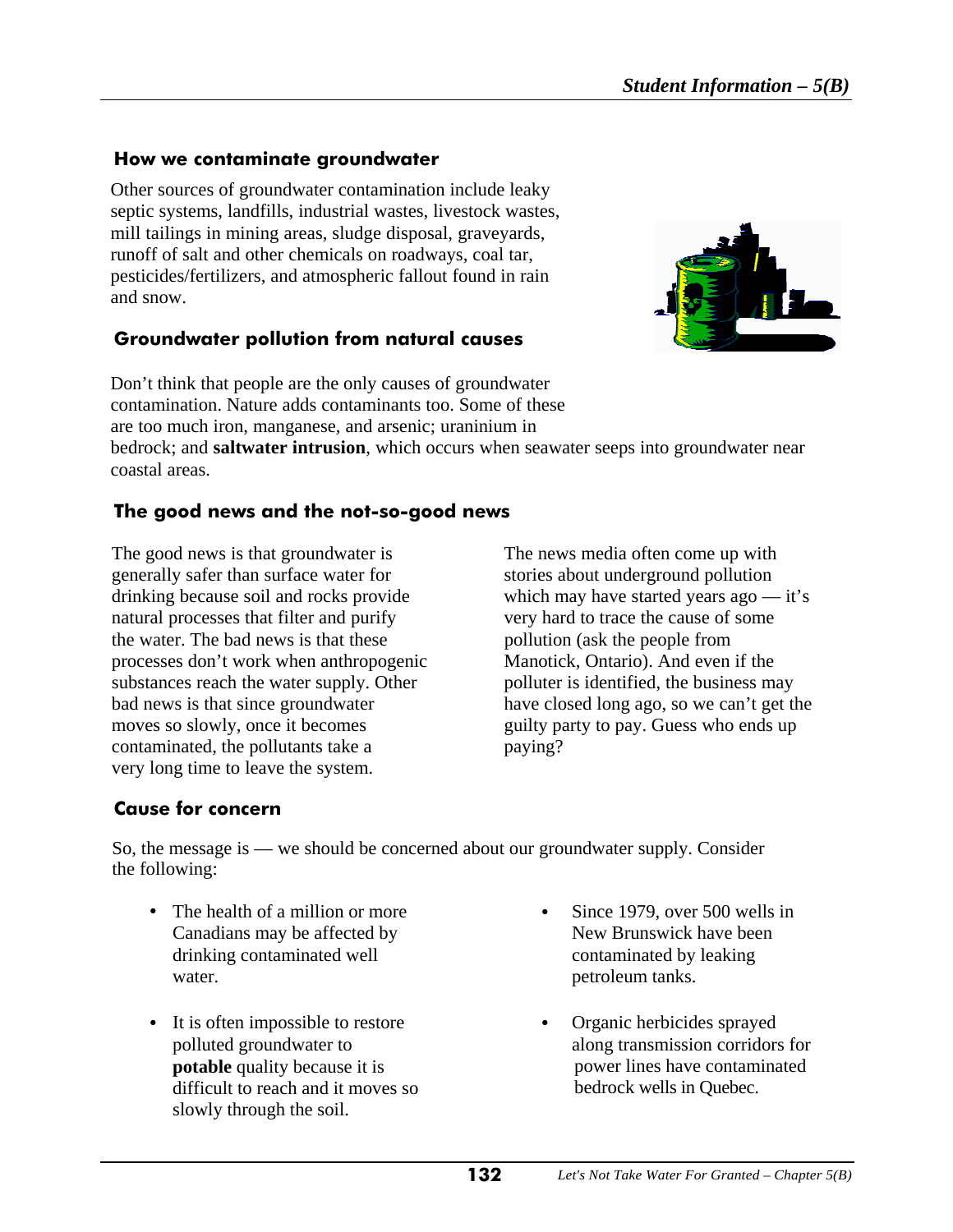Groundwater and deep wells can be contaminated by waste disposal sites as the following diagram shows.



### Groundwater contamination from a waste disposal site

#### **And don't forget "orphan wells"**

In some parts of the country, people overuse the groundwater supply (or there may be a drought) and this causes the water table to drop. Wells run dry because they cannot reach the water. Some of these wells which run dry permanently are abandoned and are known as "orphan wells." Sometimes, instead of being boarded over, these wells are left open and, unfortunately, some people use them to dump wastes in so they become contaminated. Many of the contaminants find their way back into the groundwater supply.

#### **Are we doing anything about cleaning up the groundwater we have polluted?**

All levels of government in Canada are starting to take some actions to protect our water supply, but there is still a long way to go. Although groundwater is hidden, it is just as important as the sparkling lakes and rivers in our postcard image of Canada. Instead of concentrating on cleaning up, we must prevent contamination in the first place. For example:

- leaking underground storage tanks should be replaced by tanks that will not corrode
- landfills should be located where they will not contaminate underlying groundwater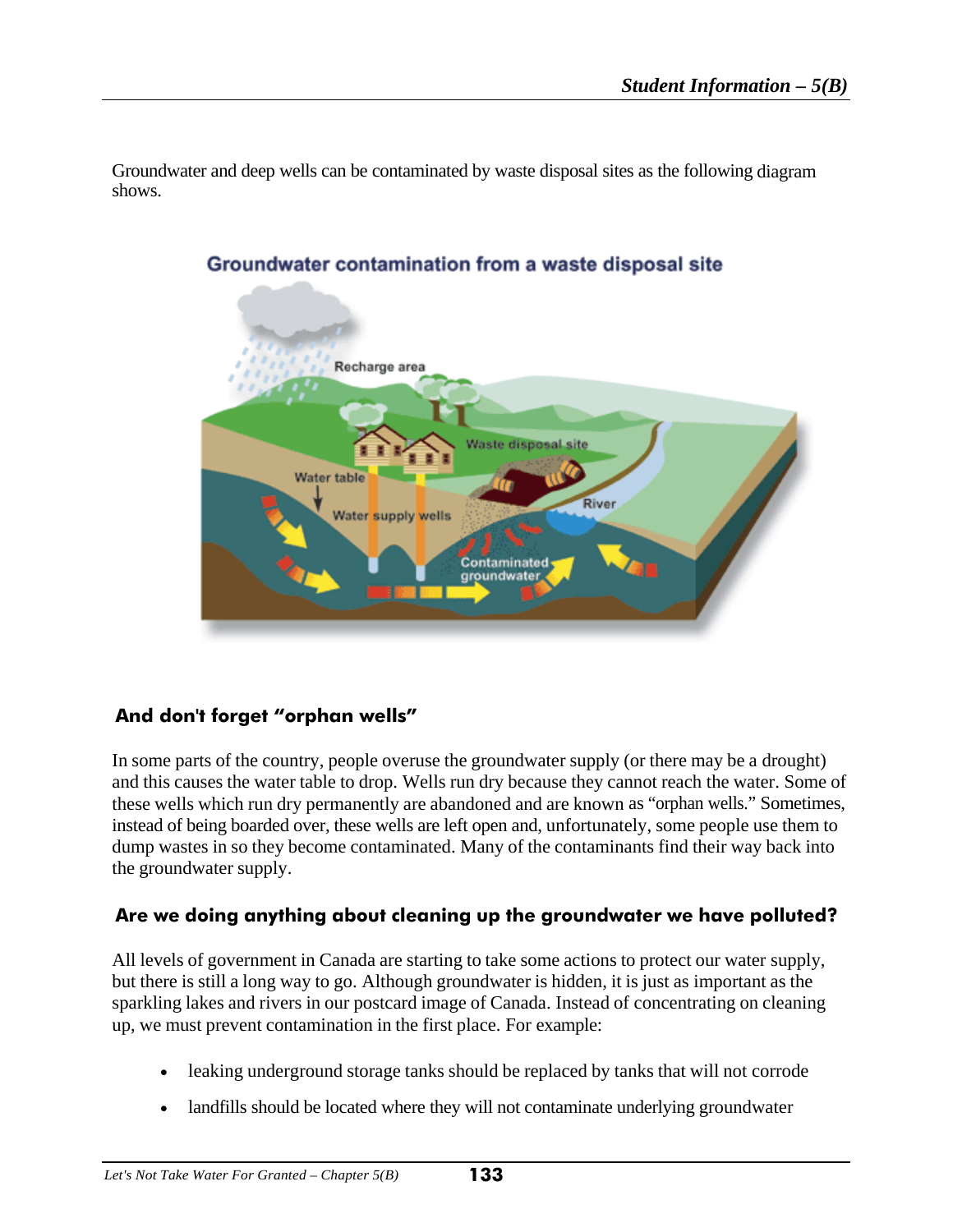- hazardous materials should not be stored where they can spill into recharge areas
- orphan wells should be boarded up so they do not become handy disposal sites
- what do you think?

I

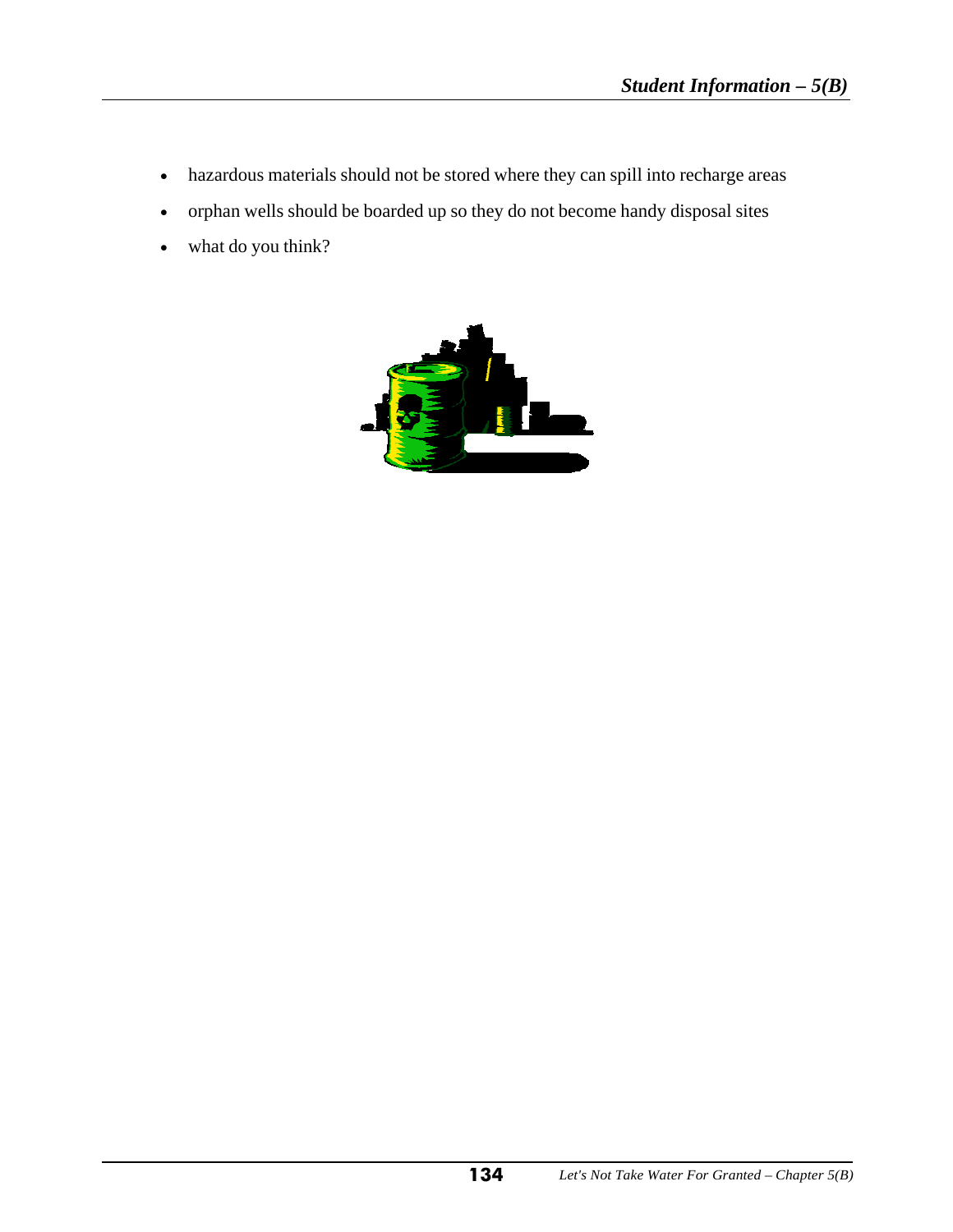

Your information sheets talk about ways we can prevent pollution of our groundwater. The suggestions are aimed mostly at industries. What can we do in our households? (Some municipalities have already begun helping householders take care of waste materials.)

- Draw up a list of things we can do, such as taking hazardous household substances to the waste disposal area.
- Prepare a report or a speech.



Take another look at natural causes of groundwater pollution:

- arsenic values are valued a valued a value of  $\sim$  uranium
	-
	- iron electron electron electron electron electron electron electron electron electron electron electron electron electron electron electron electron electron electron electron electron electron electron electron electron e
- manganese

Take one natural cause and research to find out about it. For example, what is arsenic? What effects does arsenic have on people? Or, how can saltwater intrude on groundwater? What's the problem, it's all water, isn't it?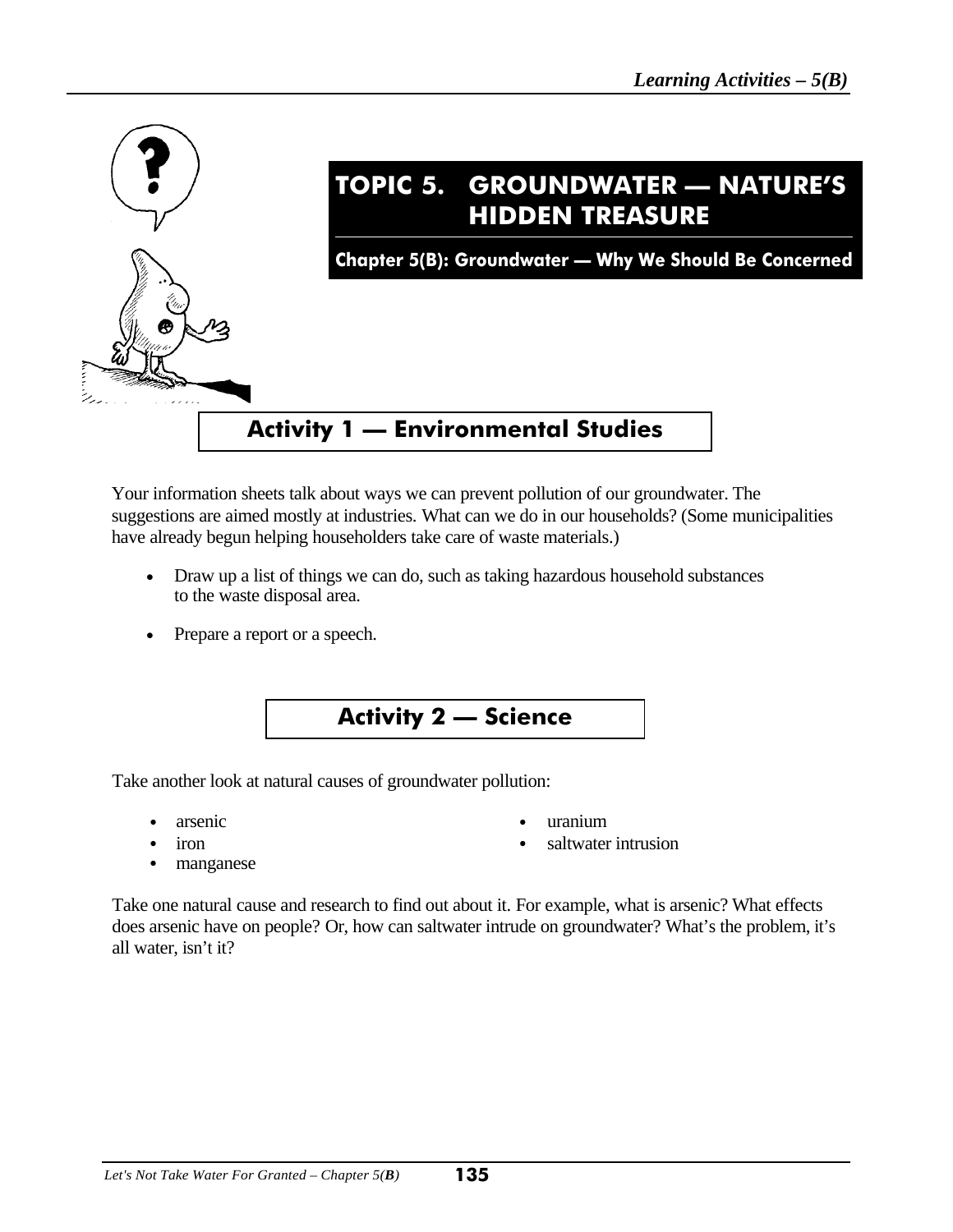# **Activity 3 — Art**

Create your own comic strip character to give tips for protecting our groundwater supply. Use your character in a poster.

# **Activity 4 — Environmental Studies, Art**

- Look back at the different ways that groundwater becomes polluted and how this affects people.
- Get poster board and markers from your teacher and design posters to inform people about the dangers of pollution to groundwater.
- On your poster show ways that this pollution can be avoided.

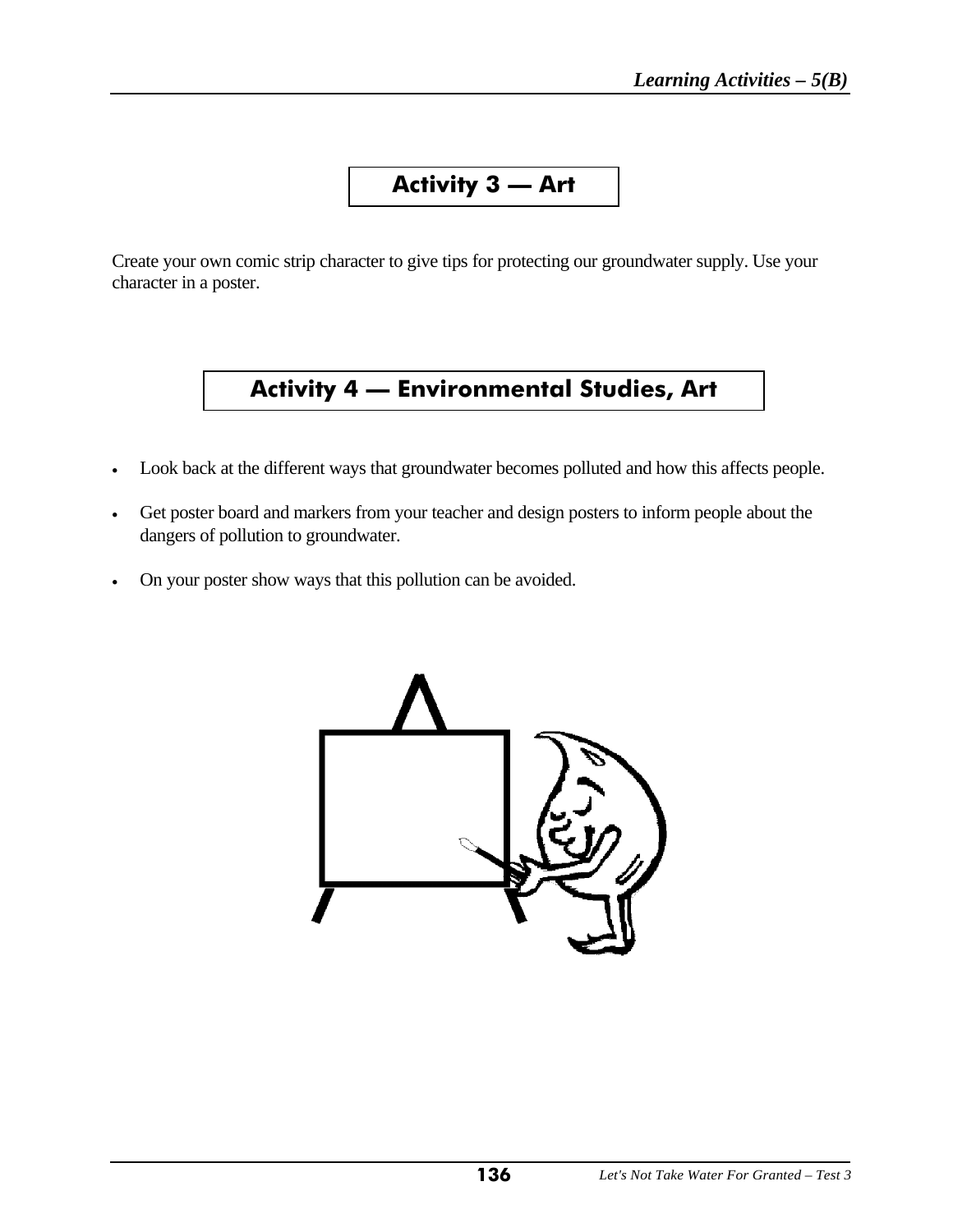# **TEST 3 Crossword Puzzle**

|    |    |    |    |                 |                 |   |    |       |    | I |    |  |    |  |   |
|----|----|----|----|-----------------|-----------------|---|----|-------|----|---|----|--|----|--|---|
|    |    |    |    |                 |                 | 2 |    |       |    |   |    |  |    |  | в |
|    |    |    |    |                 |                 |   |    |       |    |   |    |  |    |  |   |
|    |    |    |    |                 |                 |   |    |       |    |   |    |  |    |  |   |
|    |    |    |    |                 |                 |   |    |       |    |   |    |  |    |  |   |
|    |    | 14 |    |                 | 5               |   | 6  | 7     |    |   |    |  |    |  |   |
|    |    |    |    |                 |                 |   |    | डि    |    |   |    |  |    |  |   |
|    | 19 |    |    |                 |                 |   |    |       |    |   |    |  |    |  |   |
|    |    |    |    |                 |                 |   |    |       |    |   |    |  |    |  |   |
|    |    |    |    | 10              |                 |   |    |       |    |   |    |  |    |  |   |
|    |    |    |    | $\overline{11}$ |                 |   |    |       |    |   |    |  |    |  |   |
| 12 |    |    | 13 |                 |                 |   |    | 14 15 |    |   |    |  |    |  |   |
|    |    |    |    |                 |                 |   |    |       |    |   |    |  |    |  |   |
|    |    |    |    |                 |                 |   |    |       |    |   |    |  |    |  |   |
|    |    |    |    |                 | 16              |   |    |       |    |   | 17 |  |    |  |   |
|    |    |    |    |                 |                 |   |    |       |    |   |    |  |    |  |   |
|    |    |    |    |                 |                 |   |    |       |    |   |    |  |    |  |   |
|    |    |    |    |                 |                 |   | 18 |       |    |   |    |  | 19 |  |   |
|    |    |    |    |                 |                 |   |    |       |    |   |    |  |    |  |   |
|    |    |    |    |                 |                 |   |    |       |    |   |    |  |    |  |   |
|    |    |    |    |                 | $\overline{20}$ |   |    |       |    |   |    |  |    |  |   |
|    |    |    |    |                 |                 |   |    |       | 21 |   | 22 |  |    |  |   |
|    |    |    |    |                 |                 |   |    |       |    |   |    |  |    |  |   |
|    |    |    |    |                 |                 |   |    |       |    |   |    |  |    |  |   |
|    |    |    |    |                 |                 |   |    |       |    |   |    |  |    |  |   |
|    |    |    |    |                 |                 |   |    |       |    |   |    |  |    |  |   |
|    |    |    |    |                 |                 |   |    |       |    |   |    |  |    |  |   |
|    |    |    |    |                 |                 |   |    |       |    |   |    |  |    |  |   |



# Across<br>2. Po

- Pollution caused by people is called \_\_\_\_\_\_ pollution. 4. What you dig to find water.
- used on land, it is called use. this use .
- 
- 9. The rate at which water moves. dispose of.
- 
- 
- 14. When you use water to get rid of soap, you 13.
- 16. Saltwater is one source of natural pollution. this kind of use.
- 20. Pollution can get into groundwater from a \_\_\_\_\_\_ in an 17. The mining industry uses water to separate rocks underground tank. .
- 21. If you pay for the amount of water you use, you are 18. Charging a rate for water used does not paying a rate. The rate is not a rate of the value of the value of the value of the value of the value of the value of the value of the value of the value of the value of the value of the value of the value of the value of

#### **Down** <u>\_\_\_\_\_\_\_</u>

- 1. Another word for contamination. 22. Another word for poisonous.
- 3. The amount we pay for water should cover the of supply.
- 
- 4. When water is taken from a stream, lake, etc., and 5. When water is used for swimming and sailing, we
- 8. Where water collects underground. 6. Leftover matter that we consider useless and try
- 11. Everyone must water wisely. 7. Sludge is sometimes taken to a fill site for
	-
- 12. Filtration occurs in a tank.<br>
14. When you use water to get rid of soap, you 13. We water and wastewater to get rid of
	- . 15. When water is used in its natural setting, it is
	-
	-
	- 19. Most of our electricity comes from hydroelectric
	-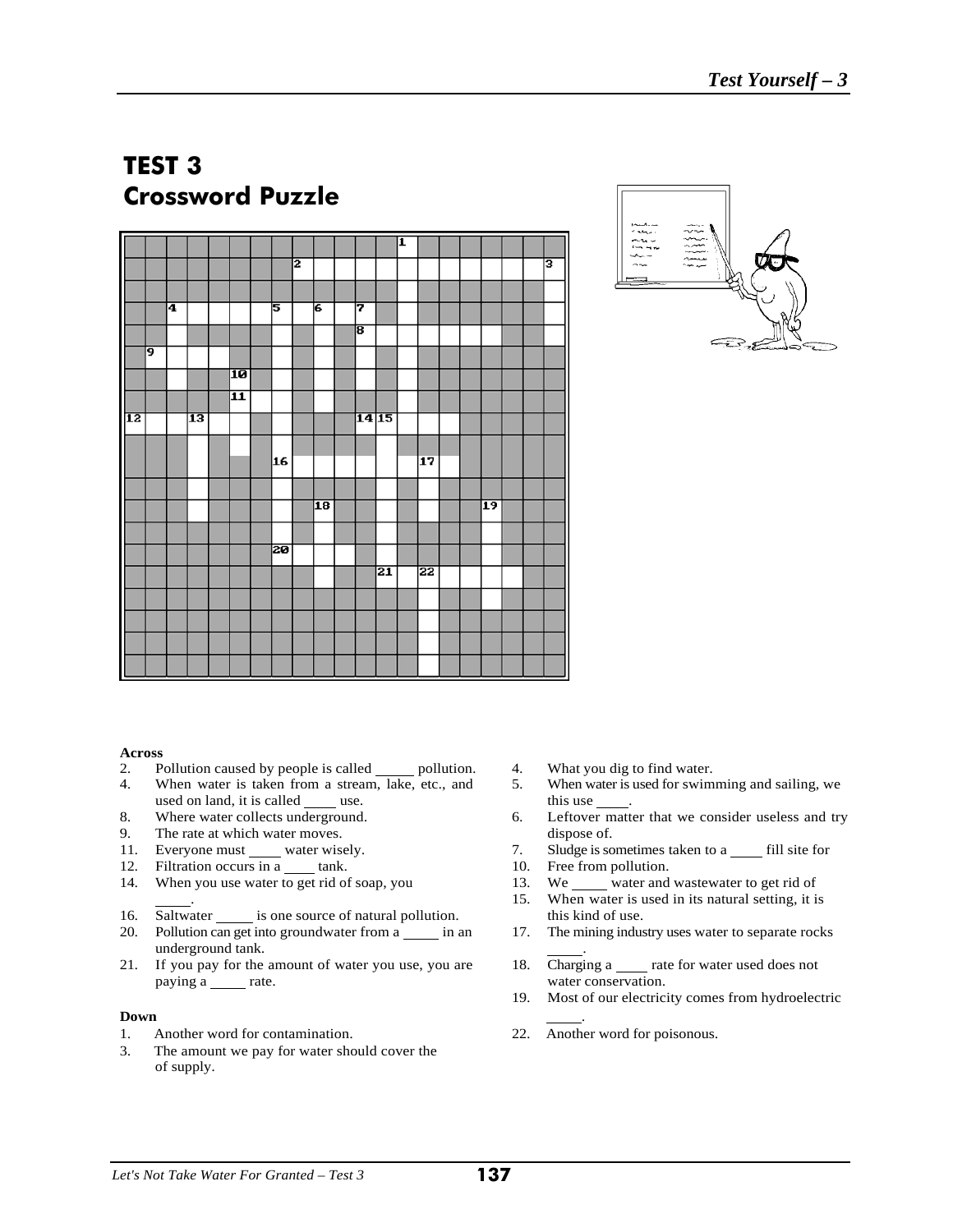### **Fill in the blanks**

|    | 1. A "water witch" is said to locate water underground with the use of a                         |
|----|--------------------------------------------------------------------------------------------------|
|    | 2. Groundwater is found in wells and springs which have their sources in                         |
| 3. | The water rate structures which encourage people to conserve water are the<br>rate and the rate. |
| 4. | Water seeps into the ground through the process of                                               |

5. The two basic ways we use water are in its natural setting or \_\_\_\_\_\_\_\_\_\_\_\_; and taking it from the stream and using it on land — use.

#### **True or False**

| T F |    | 1. Approximately 75% of Canadians rely on groundwater for their water supply.       |
|-----|----|-------------------------------------------------------------------------------------|
| T F |    | 2. Groundwater spends about one year underground.                                   |
| T F |    | 3. If pollution is "anthropogenic," this means it was caused by people.             |
| T F |    | 4. During the summer months about half of all treated water is sprayed onto lawns.  |
| T F |    | 5. Most Canadians who pay for their water, pay a flat rate.                         |
| T F |    | 6. Both instream water users and withdrawal users can contaminate the water supply. |
| T F |    | 7. On average, Canadians pay \$500 per 1000 litres of tap water.                    |
| T F | 8. | People who live on the prairies pay the highest costs in Canada for their water.    |
| T F |    | 9. Two-thirds of all the fresh water in the world is found underground.             |
| T F |    | 10. Impermeable rock is rock which lets water filter through.                       |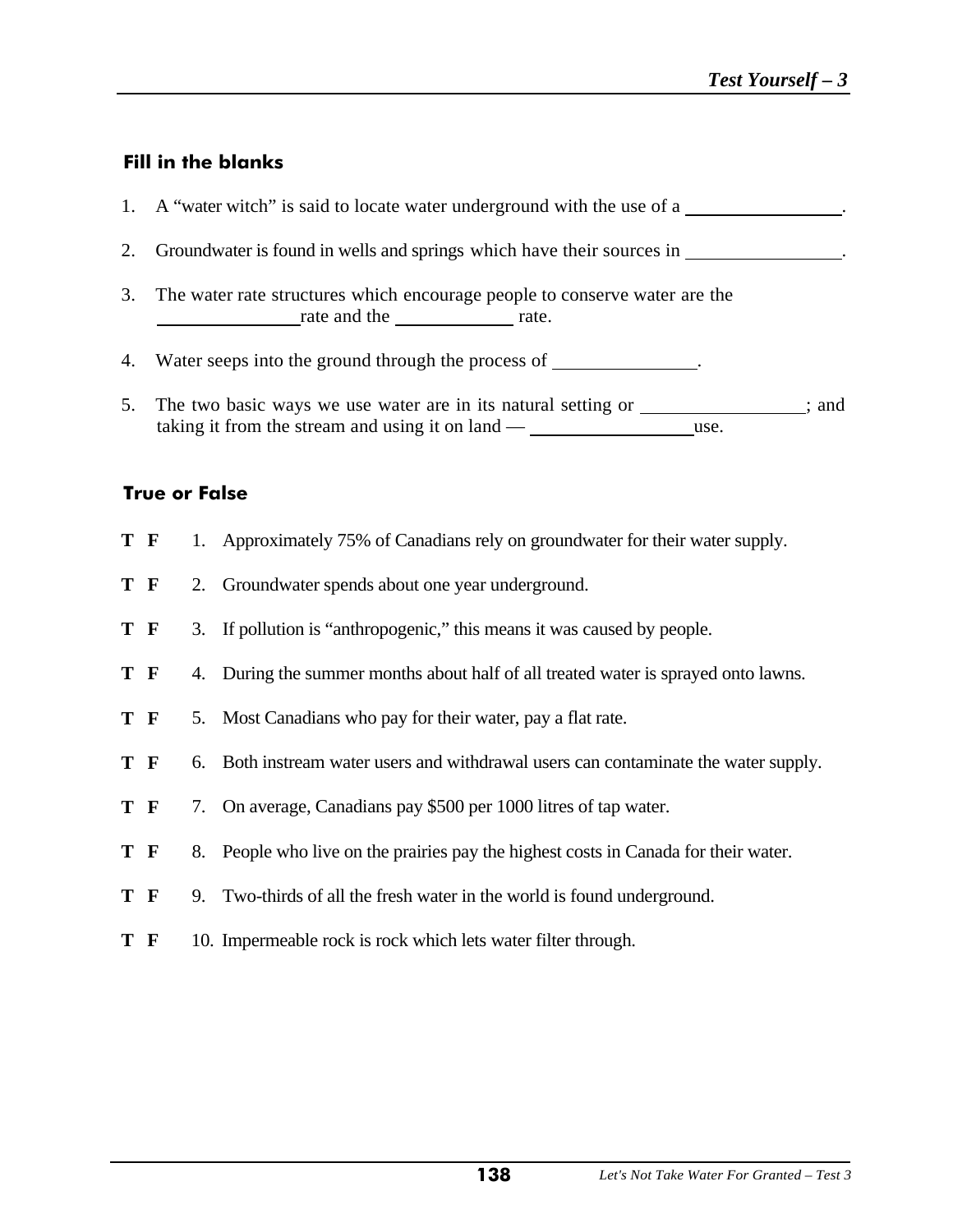# **Question Time**

List five causes of groundwater pollution:

| 2. $\frac{1}{\sqrt{1-\frac{1}{2}}\sqrt{1-\frac{1}{2}}\sqrt{1-\frac{1}{2}}\sqrt{1-\frac{1}{2}}\sqrt{1-\frac{1}{2}}\sqrt{1-\frac{1}{2}}\sqrt{1-\frac{1}{2}}\sqrt{1-\frac{1}{2}}\sqrt{1-\frac{1}{2}}\sqrt{1-\frac{1}{2}}\sqrt{1-\frac{1}{2}}\sqrt{1-\frac{1}{2}}\sqrt{1-\frac{1}{2}}\sqrt{1-\frac{1}{2}}\sqrt{1-\frac{1}{2}}\sqrt{1-\frac{1}{2}}\sqrt{1-\frac{1}{2}}\sqrt{1-\frac{1}{2}}\sqrt{1-\frac{1}{2}}\sqrt{$ |
|------------------------------------------------------------------------------------------------------------------------------------------------------------------------------------------------------------------------------------------------------------------------------------------------------------------------------------------------------------------------------------------------------------------|
|                                                                                                                                                                                                                                                                                                                                                                                                                  |
| 4.                                                                                                                                                                                                                                                                                                                                                                                                               |
|                                                                                                                                                                                                                                                                                                                                                                                                                  |
|                                                                                                                                                                                                                                                                                                                                                                                                                  |

What are two examples of withdrawal use?

| . .                    |  |
|------------------------|--|
|                        |  |
| $\sqrt{2}$<br><u>.</u> |  |
|                        |  |

What are two examples of instream use?

1.

| .        |  |
|----------|--|
|          |  |
|          |  |
|          |  |
|          |  |
|          |  |
| ∽        |  |
|          |  |
| <u>.</u> |  |
|          |  |
|          |  |

Describe one simple way to prevent groundwater pollution.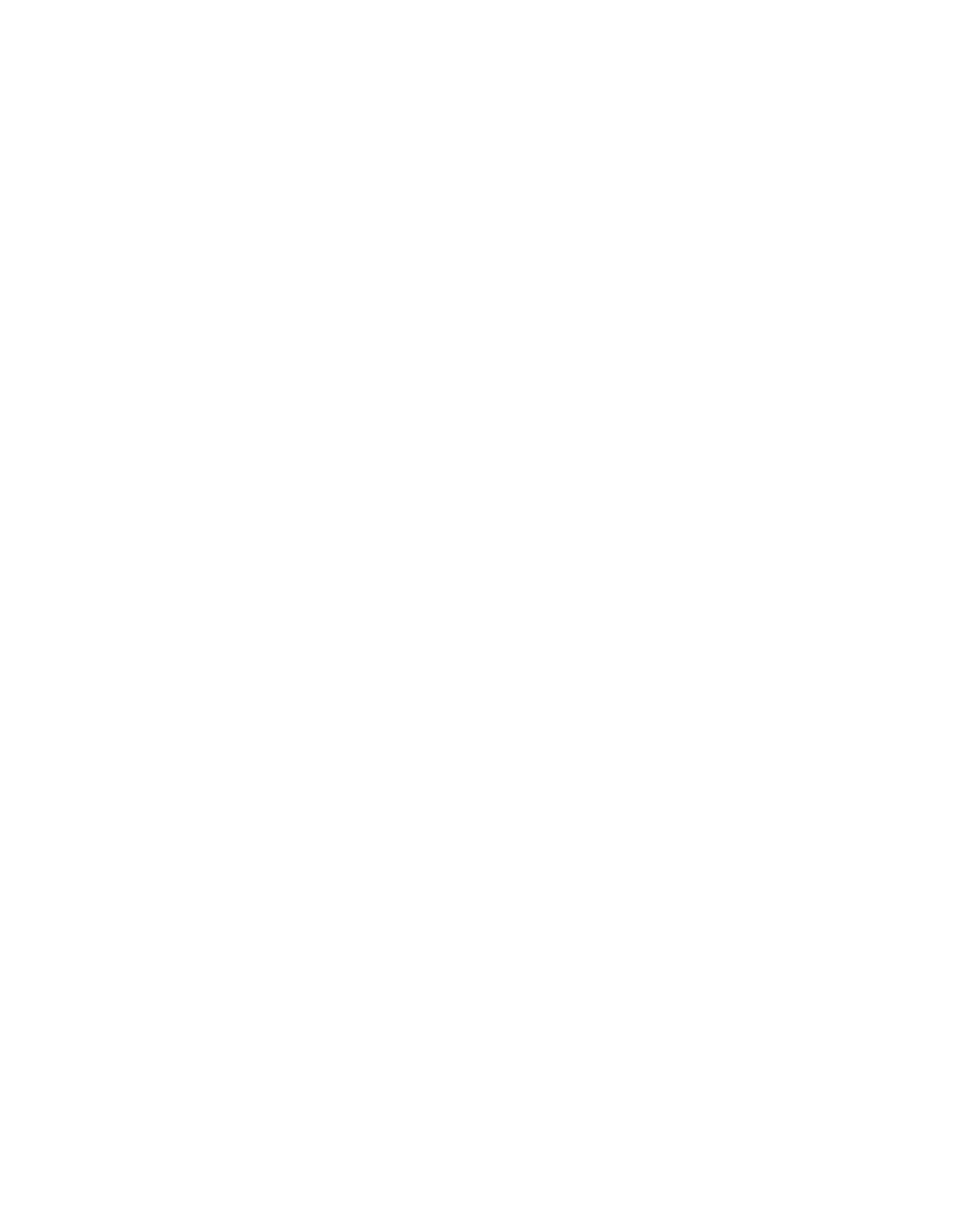# **TEST 3 Crossword Puzzle**

|   |                                      |      |         |   |   |   |                                      |        |                 |   |                                |                | $\mathbf{P}$ |                |   |   |    |   |   |               |
|---|--------------------------------------|------|---------|---|---|---|--------------------------------------|--------|-----------------|---|--------------------------------|----------------|--------------|----------------|---|---|----|---|---|---------------|
|   |                                      |      |         |   |   |   |                                      | ड<br>≜ | N               | т | н                              | R              | 0            | P              | 0 | G | Е  | N | I | $\frac{1}{2}$ |
|   |                                      |      |         |   |   |   |                                      |        |                 |   |                                |                | L            |                |   |   |    |   |   | 0             |
|   |                                      | الاً | 1       | T | Н | D | $\overline{\mathbf{s}}_{\mathbf{R}}$ | A      | <mark>ரு</mark> | A | $\vec{\mathcal{I}}_{\text{L}}$ |                | L            |                |   |   |    |   |   | S             |
|   |                                      | E    |         |   |   |   | E                                    |        | A               |   | 8<br>A                         | Q              | U            | I              | F | E | R  |   |   | T             |
|   | $\overline{\mathbf{P}}_{\mathbf{F}}$ | L    | 0       | Μ |   |   | C                                    |        | S               |   | И                              |                | T            |                |   |   |    |   |   |               |
|   |                                      | Г    |         |   | 習 |   | R                                    |        | T               |   | D                              |                | I            |                |   |   |    |   |   |               |
|   |                                      |      |         |   | 핍 | S | E                                    |        | E               |   |                                |                | 0            |                |   |   |    |   |   |               |
| 隌 | I                                    | Г    | 13<br>T | E | R |   | A                                    |        |                 |   | $\frac{14}{R}$ $\frac{15}{I}$  |                | N            | S              | E |   |    |   |   |               |
|   |                                      |      | R       |   | E |   | T                                    |        |                 |   |                                | И              |              |                |   |   |    |   |   |               |
|   |                                      |      | E       |   |   |   | 1ę̃                                  | N      | T               | R | U                              | S              | I            | 17<br>0        | N |   |    |   |   |               |
|   |                                      |      | A       |   |   |   | 0                                    |        |                 |   |                                | T              |              | R              |   |   |    |   |   |               |
|   |                                      |      | T       |   |   |   | N                                    |        | 18<br>F         |   |                                | R              |              | E              |   |   | 13 |   |   |               |
|   |                                      |      |         |   |   |   | A                                    |        | L               |   |                                | E              |              |                |   |   | 0  |   |   |               |
|   |                                      |      |         |   |   |   | 20<br>L                              | Е      | A               | ĸ |                                | A              |              |                |   |   | ω  |   |   |               |
|   |                                      |      |         |   |   |   |                                      |        | T               |   |                                | $\overline{a}$ | E            | $\frac{22}{1}$ | E | R | Е  | D |   |               |
|   |                                      |      |         |   |   |   |                                      |        |                 |   |                                |                |              | 0              |   |   | R  |   |   |               |
|   |                                      |      |         |   |   |   |                                      |        |                 |   |                                |                |              | X              |   |   |    |   |   |               |
|   |                                      |      |         |   |   |   |                                      |        |                 |   |                                |                |              | I              |   |   |    |   |   |               |
|   |                                      |      |         |   |   |   |                                      |        |                 |   |                                |                |              | C              |   |   |    |   |   |               |



**Figure 1** 

#### **Fill in the blanks**

- 1. A "water witch" is said to locate water underground with the use of a **divining rod**.
- 2. Groundwater is found in wells and springs which have their sources in **aquifers**.
- 3. The water rate structures which encourage people to conserve water are the **constant** or the **metered** rate and the **increasing block** rate.
- 4. Water seeps into the ground through the process of **percolation**.
- 5. The two basic ways we use water are in its natural setting or **instream**; and taking it from the stream and using it on land — **withdrawal** use.